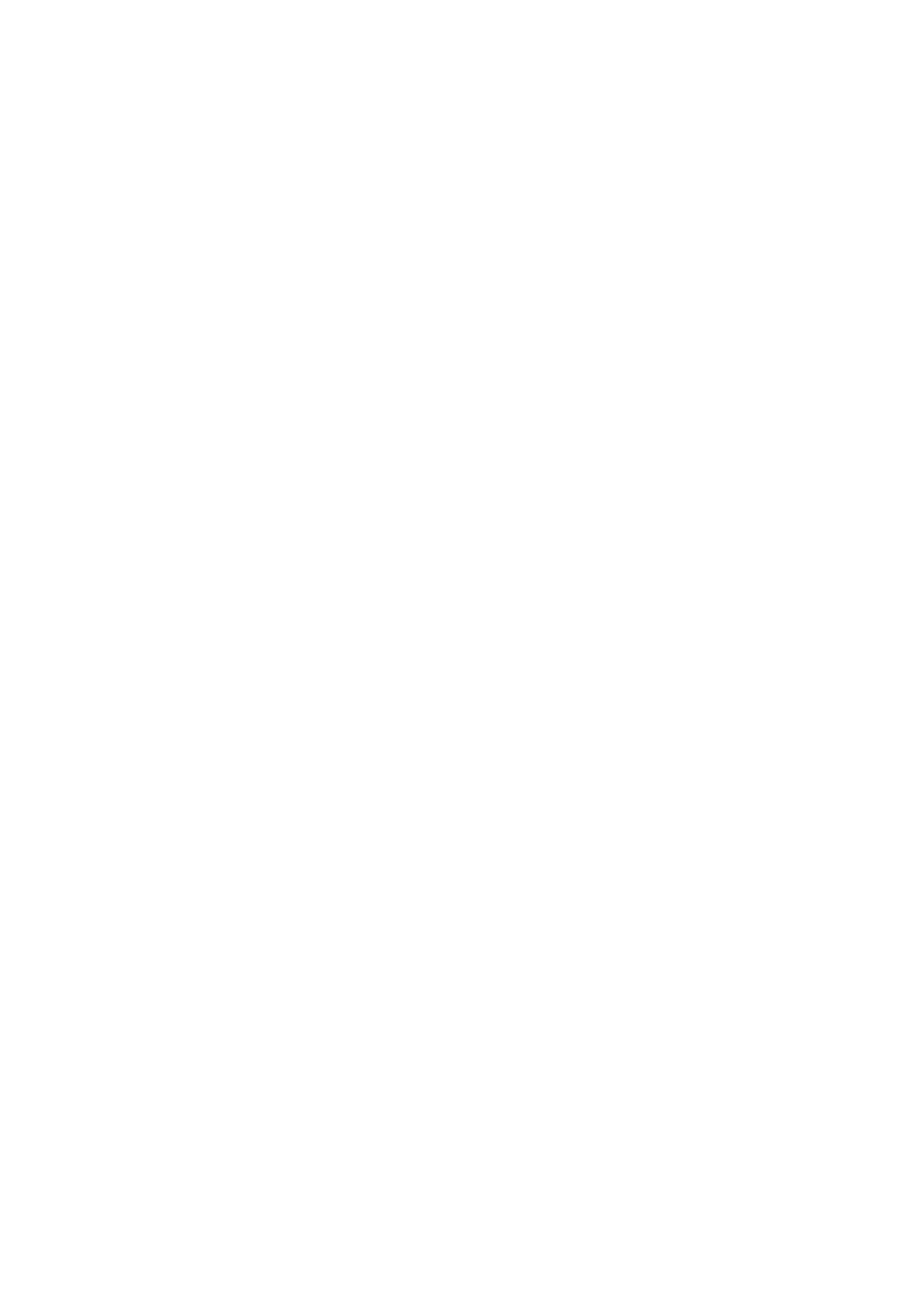## **Chapter 7**

## **Loop space** Ω*G*

Let *G* be a compact Lie group. Its *loop space* or *based loop space* is the space of (right) conjugacy classes of the loop group  $LG = C^{\infty}(S^1, G)$  of the form

$$
\Omega G = LG/G \t\t(7.1)
$$

where  $LG = C^{\infty}(S^1, G)$  is the group of smooth maps of the circle  $S^1 = \{|z| = 1\} \subset \mathbb{C}$ into the group  $G$ , and  $G$  in the denominator is identified with the group of constant maps  $S^1 \to q_0 \in G$ .

The loop space Ω*G* is a homogeneous space of the Frechet Lie group *LG* with a natural action of *LG* on it by left translations. The origin (neutral element) in Ω*G* is given by the class  $o := [\mathbf{1}] = [G]$  of constant maps.

The space Ω*G* may be identified (as a homogeneous space) with the subgroup  $L_1$ *G* of maps  $\gamma \in LG$  such that

$$
\gamma: 1 \in S^1 \longrightarrow \gamma(1) = e \in G ,
$$

by associating with a class  $[\gamma]$  of a loop  $\gamma \in LG$  the map  $\gamma(1)^{-1}\gamma \in L_1G$ . Under this identification  $\Omega G$  is realized as a closed submanifold (of codimension 1) of the Frechet manifold *LG* and so is itself a Frechet manifold. We note that this identification of  $\Omega G$  with  $L_1 G$  is not canonical, since G is not a normal subgroup in  $LG$ .

### **7.1 Complex homogeneous representation**

One of the main features of the loop space  $\Omega G$ , which plays a key role in the study of its Kähler geometry, is the existence of two kinds of its homogeneous representations. Namely, together with the "real" representation (7.1) of  $\Omega G$  as a homogeneous space of the real Frechet Lie group *LG*, there exists also a "complex" representation of  $\Omega G$  as a homogeneous space of the complex Frechet Lie group  $LG^{\mathbb{C}} = C^{\infty}(S^1, G^{\mathbb{C}})$ , where  $G^{\mathbb{C}}$  is the complexification of the Lie group *G*. More precisely, we have the following representation

$$
\Omega G = L G^{\mathbb{C}} / L_{+} G^{\mathbb{C}} , \qquad (7.2)
$$

where  $L^+G^{\mathbb{C}} = Hol(\Delta, G^{\mathbb{C}})$  is the subgroup of maps from  $LG^{\mathbb{C}}$ , which extend smoothly to holomorphic (and smooth up to the boundary) maps of the unit disc  $\Delta$  ⊂  $\mathbb C$  into the group  $G^{\mathbb C}$ .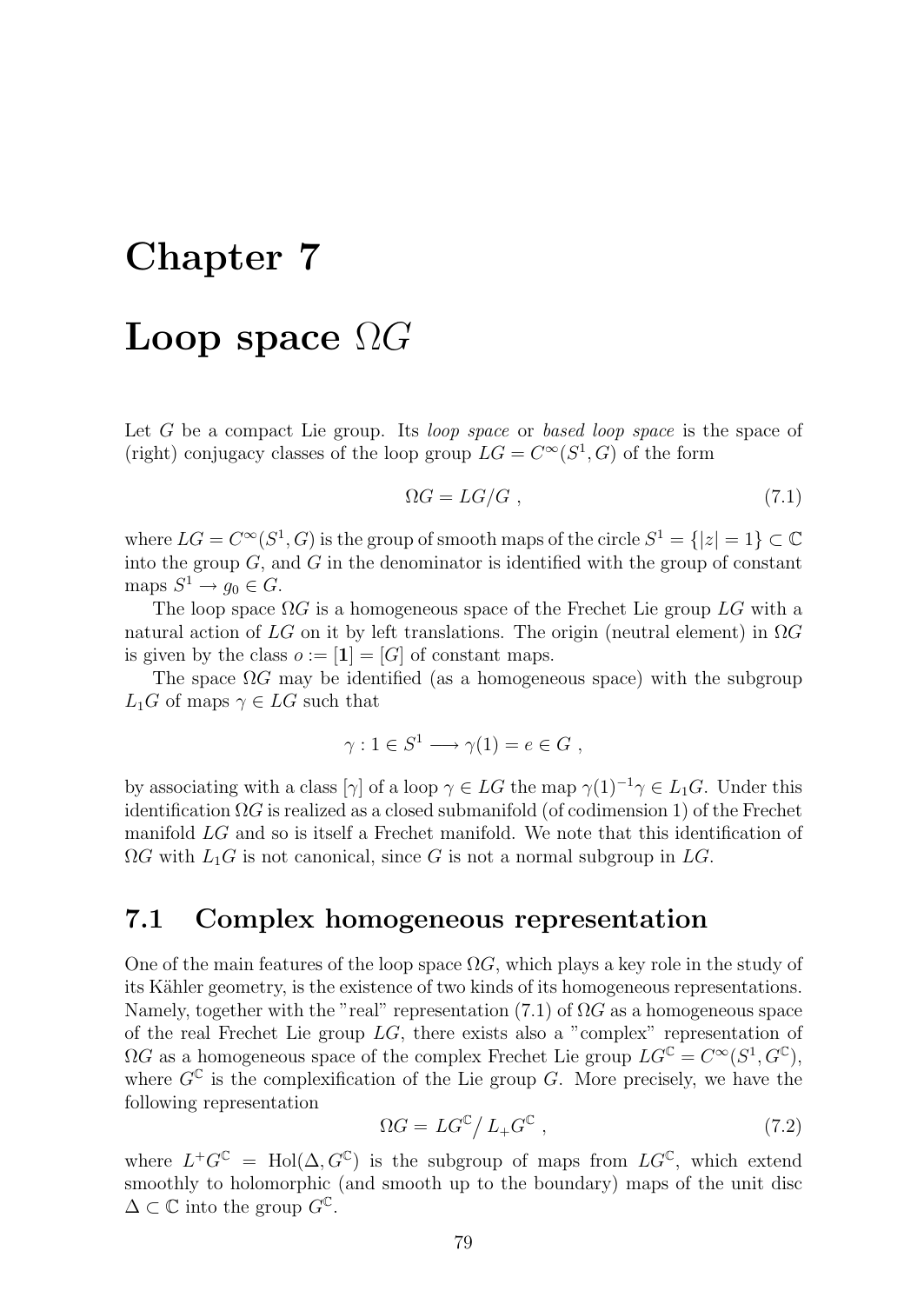Let us explain the meaning of the representation  $(7.2)$  in the case of the unitary group  $G = U(n)$ . In this case  $G^{\mathbb{C}} = GL(n, \mathbb{C})$ , and the equality (7.2) means that any complex non-degenerate (i.e. taking values in  $GL(n, \mathbb{C})$ ) matrix function  $T(z)$ on the circle  $S<sup>1</sup>$  can be represented in the form

$$
T(z) = U(z) \cdot H_+(z) \ , \quad z = e^{i\theta} \ , \tag{7.3}
$$

where  $U(z)$  is a smooth unitary (i.e. with values in  $U(n)$ ) matrix function, and  $H_+(z)$ smoothly extends to a holomorphic non-degenerate matrix function in the disc  $\Delta$ . It is a parametric analog of the standard representation of a matrix  $T \in GL(n, \mathbb{C})$ as the product of a unitary and upper-triangular matrices. The representation (7.3) would be unique, if one requires that  $U \in L_1\mathrm{U}(n)$ . Moreover, the product map  $(U, H_+) \mapsto U \cdot H_+$  defines a diffeomorphism  $\Omega U(n) \times L^+ \text{GL}(n, \mathbb{C}) \to L \text{GL}(n, \mathbb{C})$ .

In the same sense we shall understand the equality (7.2) in the case of an arbitrary compact Lie group *G*. Namely, we have the following

**Theorem 6** (Pressley–Segal)**.** *The product map*

$$
\Omega G \times L^+G^{\mathbb{C}} \longrightarrow LG^{\mathbb{C}}
$$

*is a diffeomorphism of Frechet manifolds.*

The proof of this Theorem, given in [65], uses the Grassmann realization of the loop space  $\Omega G$  and will be given later in Ch. 9, after we introduce the Grassmann model of  $\Omega G$ .

*Remark* 11*.* There is another approach to the proof of this Theorem, based on the Beurling–Helson theorem, describing the shift-invariant subspaces in  $L^2$ -spaces on the circle (this approach to the proof of Theorem 6 was proposed to us by A.Fedotov). We explain how to apply this theorem to the proof of Theor. 6 in the scalar case, i.e. for  $G = S^1$ .

Denote by  $H^2$  the Hardy subspace in  $L^2 = L^2(S^1)$ , consisting of functions f, which extend holomorphically into the unit disc and have boundary values in the sense of  $L^2$  on the circle  $S^1$ . In terms of Fourier decompositions  $f \in H^2$  if and only if

$$
f(z) = \sum_{n=0}^{\infty} c_n z^n \quad , \quad \sum_{n=0}^{\infty} |c_n|^2 := ||f||_{H^2}^2 < \infty \quad , \ z \in \Delta \ .
$$

Consider the shift operator  $S$  in  $L^2$ , which is defined by the formula

$$
S: f(z) \longmapsto zf(z)
$$

and maps  $H^2$  into itself.

*Theorem* 7 (Beurling–Helson (cf., e.g. [60]))*. Any subspace E in L*<sup>2</sup>*, invariant under the shift operator S, has the following form:*

*1.* If  $SE = E$ , then there exists a measurable subset *d* in  $S<sup>1</sup>$  such that

$$
E = \chi_d L^2 \; ,
$$

*where*  $\chi_d$  *is the characteristic function of the set d.*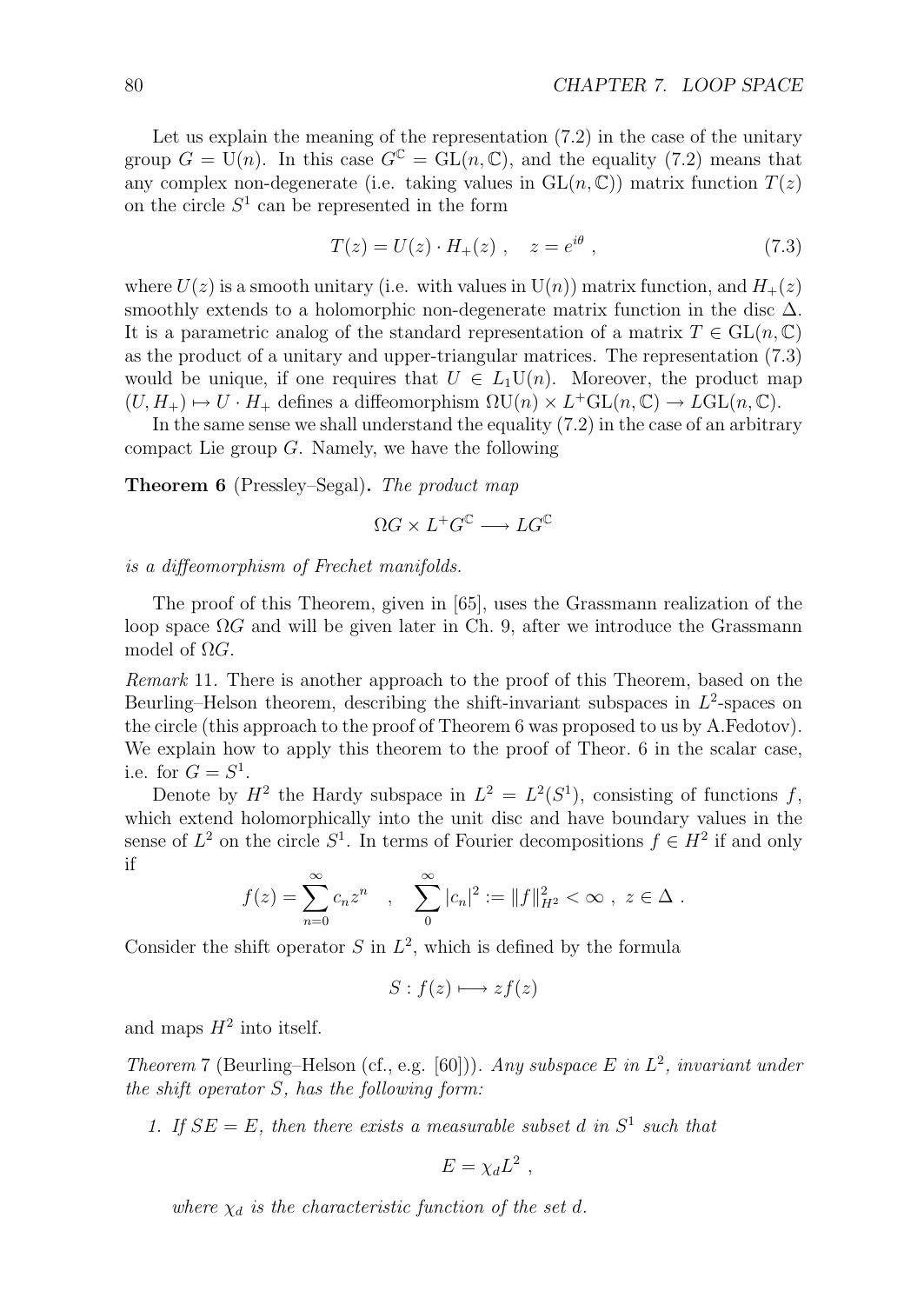#### *7.2. SYMPLECTIC STRUCTURE* 81

*2.* If  $SE \subset E$ *, but*  $SE \neq E$ *, then there exists a function*  $\theta \in L^2$  *such that*  $|\theta| = 1$ *almost everywhere on S*<sup>1</sup> *and*

$$
E=\theta H^2.
$$

We return to the relation (7.2). Consider for a function  $f \in L\mathbb{C}^*$  (here  $\mathbb{C}^* = (S^1)^{\mathbb{C}}$ denotes the multiplicative group of non-zero complex numbers) the subspace *E* in *L*<sup>2</sup> of the form

$$
E=fH^2.
$$

It is invariant under the shift operator *S* and  $SE \neq E$ , if  $f \notin L^+ \mathbb{C}^*$ . So by Beurling– Helson theorem

$$
fH^2 = \theta H^2
$$

for some function  $\theta \in L^2$ , such that  $|\theta| = 1$  almost everywhere on  $S^1$ . It implies that

$$
f = f \cdot 1 = \theta \cdot h
$$

for some  $h \in H^2$ , which is already the relation, we are looking for. It only remains to show that the functions  $\theta$  and  $h$  may be chosen smooth (and smoothly depending on *f*), so that  $\theta \in \Omega S^1$  and  $h \in L^+ \mathbb{C}^*$ . It may be done as in [65], Ch. 8 (we also discuss this point in Ch. 9).

### **7.2 Symplectic structure**

Since  $\Omega G$  is a homogeneous space of the loop group  $LG$ , it's natural to use geometric structures, invariant under the action of  $LG$ , for the study of its Kähler geometry. Such structures are uniquely determined by their values at the origin  $o \in \Omega G$ . By this reason we start from the description of the tangent space  $T_o(\Omega G)$ .

The tangent space  $T_o(\Omega G)$  coincides with the quotient of the tangent space  $T_1(LG) = L\mathfrak{g} = C^\infty(S^1, \mathfrak{g})$  modulo constant maps, i.e.

$$
T_o(\Omega G) = L\mathfrak{g}/\mathfrak{g} =: \Omega \mathfrak{g} .
$$

It is convenient to represent vectors from the complexified tangent space

$$
T_o^{\mathbb{C}}(\Omega G)=L\mathfrak{g}^{\mathbb{C}}/\mathfrak{g}^{\mathbb{C}}=:\Omega\mathfrak{g}^{\mathbb{C}}
$$

by their Fourier decompositions

$$
\Omega \mathfrak{g}^{\mathbb{C}} \ni \xi(z) = \sum_{k \neq 0} \xi_k z^k \ , \ z = e^{i\theta} \ ,
$$

where  $\xi_k \in \mathfrak{g}^{\mathbb{C}}$  (the term, corresponding to  $k = 0$ , is eliminated by the factorization modulo  $\mathfrak{g}^{\mathbb{C}}$  in  $\Omega \mathfrak{g}^{\mathbb{C}}$ ). A vector  $\xi \in T_o^{\mathbb{C}}(\Omega G)$  belongs to the real tangent space  $T_o(\Omega G)$ if and only if

$$
\xi_{-k} = \bar{\xi}_k ,
$$

where the "bar" means the complex conjugation in  $\mathfrak{g}^{\mathbb{C}}$ , for which  $\overline{\mathfrak{g}} = \mathfrak{g}$ .

We construct now an invariant (with respect to *LG*-action) symplectic structure on Ω*G*. Define first its value at the origin or, in other words, the restriction of the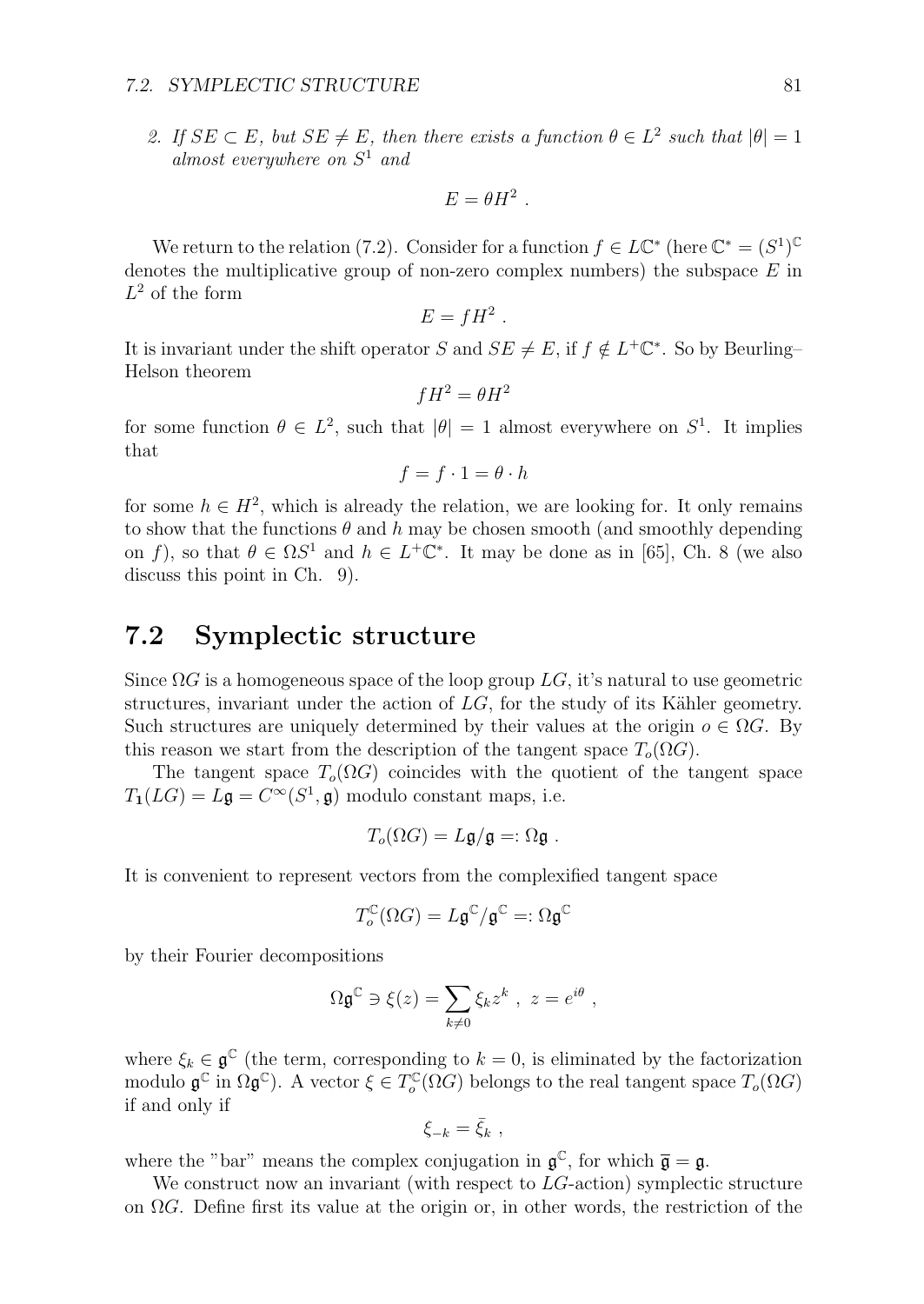symplectic form to the tangent space  $T_o(\Omega G) = \Omega \mathfrak{g}$ , and then transport it to other points of Ω*G* with the help of left translations by *LG*.

To define a symplectic form at the origin, we should fix an invariant inner product  $\langle \cdot, \cdot \rangle$  on the Lie algebra g of the group *G*. Let us recall basic definitions, related to this notion.

*Digression* 2 (Invariant inner product)*.* The *inner product* on the Lie algebra g of the Lie group  $G$  is a positively definite symmetric bilinear form on  $\mathfrak{g}$ . We say that it is *invariant*, if it is invariant under the adjoint action Ad of the group *G* on its Lie algebra  $\mathfrak{g}$ , defined in the following way. The group *G* acts on itself by inner automorphisms of the form

$$
G \ni g: G \ni h \longrightarrow ghg^{-1} \in G .
$$

This action fixes the identity  $e \in G$  and generates an action of the group  $G$  on  $T_eG = \mathfrak{g}$ , called the *adjoint action* and denoted by Ad *g* :  $\mathfrak{g} \longrightarrow \mathfrak{g}$ . Its differential is called the *adjoint representation* of the Lie algebra g and has the form

$$
ad \xi : \mathfrak{g} \longrightarrow \mathfrak{g}, \qquad ad \xi : \eta \longmapsto [\xi, \eta] .
$$

An inner product  $\langle \cdot, \cdot \rangle$  on the Lie algebra g is invariant iff

$$
\langle (\text{Ad } g) \eta, (\text{Ad } g) \zeta \rangle = \langle \eta, \zeta \rangle \quad \text{for any } \eta, \zeta \in \mathfrak{g} \; . \tag{7.4}
$$

If the group *G* is connected, this condition is equivalent to a relation on the Lie algebra level, obtained from (7.4) by differentiation:

$$
\langle (\mathrm{ad}\,\xi)\eta, \zeta \rangle + \langle \eta, (\mathrm{ad}\,\xi)\zeta \rangle = 0
$$

or, equivalently,

$$
<[\xi, \eta], \zeta> + <\eta, [\xi, \zeta]>=0.
$$

On any Lie algebra g there exists an invariant symmetric bilinear form, called the *Killing form*, defined by

$$
<\xi, \eta> := \text{tr}(\text{ad}\,\xi\,\text{ad}\,\eta) , \quad \xi, \eta \in \mathfrak{g} .
$$

In particular, for  $G = GL(n, \mathbb{C})$  we have  $\mathfrak{g} = gl(n, \mathbb{C})$  and  $\lt \xi, \eta \gt := tr(\xi \eta)$ . The Killing form is non-degenerate, if the group *G* is semisimple (e.g. for  $G = SL(n, \mathbb{C})$ ). If, moreover, *G* is compact, then the Killing form is negatively definite. Hence, the negation of this form defines an invariant inner product on the Lie algebra g of a compact semisimple Lie group *G*.

We return to the construction of an *LG*-invariant symplectic form  $\omega$  on  $\Omega G$ . Let us fix an invariant inner product  $\langle \cdot, \cdot \rangle$  on the Lie algebra g of the group G and define the restriction of the form  $\omega$  to  $T_o(\Omega G) = \Omega \mathfrak{g} = L\mathfrak{g}/\mathfrak{g}$ .

Using the inner product  $\langle \cdot, \cdot \rangle$ , we introduce, first of all, a 2-form  $\omega_0$  on the loop algebra *L*g, by setting it equal to

$$
\omega_0(\xi, \eta) = \frac{1}{2\pi} \int_0^{2\pi} \langle \xi(e^{i\theta}), \frac{d\eta(e^{i\theta})}{d\theta} \rangle d\theta \tag{7.5}
$$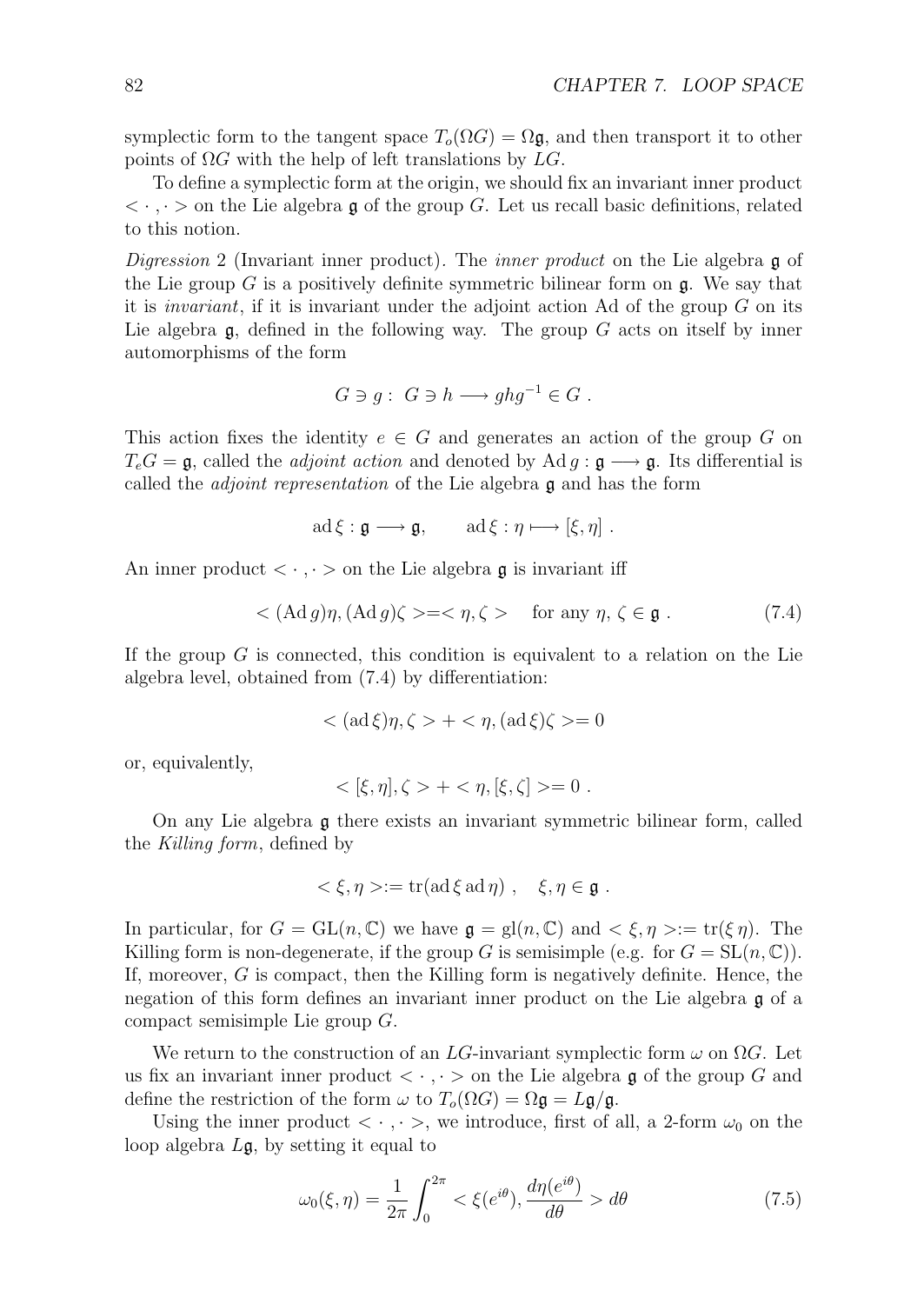on vectors  $\xi = \xi(e^{i\theta})$ ,  $\eta = \eta(e^{i\theta})$  from the loop algebra  $L\mathfrak{g} = C^{\infty}(S^1, \mathfrak{g})$ .

This is a skew-symmetric bilinear form on *L*g, which is, due to the invariance of  $\langle \cdot, \cdot \rangle$ , invariant under the adjoint action of the group G of constant loops on *Lg*. It's evident that  $\omega_0(\xi, \eta)$  is equal to zero, if at least one of the maps  $\xi, \eta$  is constant. So the form  $\omega_0$  can be pushed down to  $\Omega$ **g**, and the pushed-down form is already non-degenerate (to show that it is non-degenerate, consider the value of the pushed-down form  $\omega_0(\cdot, \eta)$  on vector  $\xi(e^{i\theta}) = \eta'(e^{i\theta}) := \frac{d\eta(e^{i\theta})}{d\theta}$ . Hence, we have constructed a skew-symmetric bilinear form  $\omega_0$  on  $\Omega$ **g**, which is invariant under the adjoint action of the group *G* on  $\Omega$ **g**. This form can be extended (with the help of left translations) to an *LG*-invariant non-degenerate 2-form  $\omega$  on  $\Omega G$ .

It remains to check that the obtained form  $\omega$  is closed on  $\Omega G$ . The closedness condition (cf. Subsec. 1.2.4), due to the invariance of  $\omega$ , takes on the form

$$
\omega([\xi,\eta],\zeta) + \omega([\eta,\zeta],\xi) + \omega([\zeta,\xi],\eta) = 0.
$$
\n(7.6)

It is sufficient to check it on vectors  $\xi, \eta, \zeta \in L\mathfrak{g}$ . In this case the equality (7.6) means that

$$
\int_{0}^{2\pi} \{ \langle \xi, \eta |, \zeta' \rangle + \langle \eta, \zeta |, \xi' \rangle + \langle \zeta, \xi |, \eta' \rangle \} d\theta = 0 . \tag{7.7}
$$

Integrating the first integral by parts, we obtain

$$
\int_{0}^{2\pi} < [\xi, \eta], \zeta' > d\theta = -\int_{0}^{2\pi} < [\xi', \eta], \zeta > d\theta - \int_{0}^{2\pi} < [\xi, \eta'], \zeta > d\theta. \tag{7.8}
$$

Due to the invariance of the inner product  $\langle \cdot, \cdot \rangle$  on g

$$
<[{\xi}', \eta], \zeta> = <{\xi}', [\eta, {\zeta}]> = <[\eta, {\zeta}], {\xi}'>
$$

and the first term in the right hand side of (7.8) sum to zero together with the second integral in the formula (7.7). By the same reason

$$
<[\xi,\eta'],\zeta>=<\eta',[\zeta,\xi]>=<[\zeta,\xi],\eta'>
$$

and the second term in the right hand side of (7.8) sum to zero together with the third integral in the formula (7.7). It proves the validity of the equality (7.6), which implies that  $d\omega(\xi, \eta, \zeta) = 0$  for all  $\xi, \eta, \zeta \in L\mathfrak{g}$ .

The choice of the formula (7.5) for the form  $\omega_0$  on  $L\mathfrak{g}$  looks somewhat ambiguous, but it may be shown that this form is uniquely determined by the invariant inner product  $\langle \cdot, \cdot \rangle$  on g in the case of a semisimple Lie group *G*. More precisely, we have the following

**Proposition 14** (Pressley–Segal ([65]))**.** *If the Lie group G is semisimple, then any* 2-form  $\omega_0$  on Lg, which satisfies the relation (7.6) and is invariant under the *adjoint action of the group G on L*g*, is given by the formula* (7.5) *for some symmetric invariant bilinear form*  $\langle \cdot, \cdot \rangle$  *on*  $\mathfrak{g}.$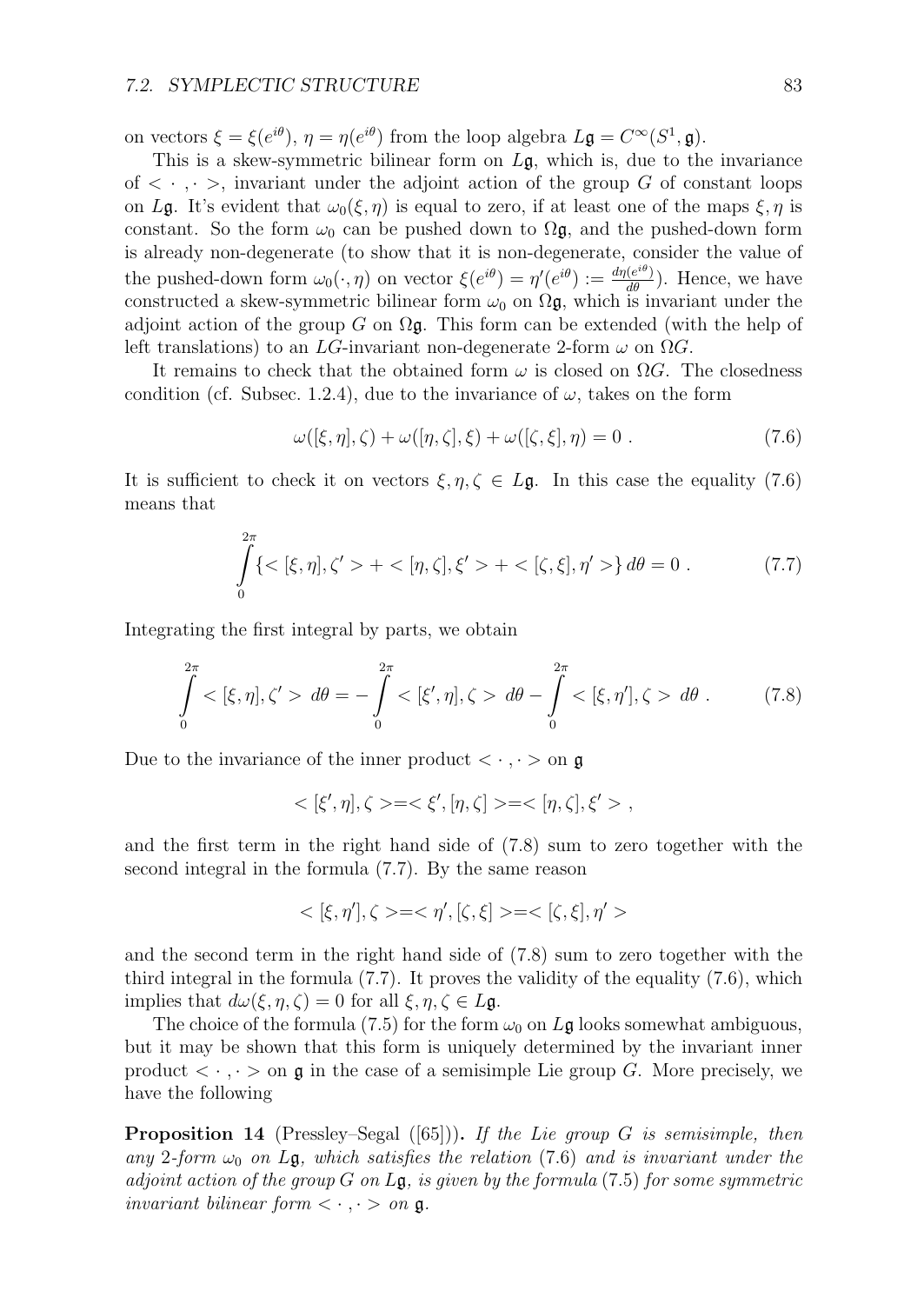*Proof.* We note, first of all, that bilinear invariant forms on complex semisimple Lie algebras are necessarily symmetric. More precisely, the following assertion is true.

**Lemma 3.** *If G is a semisimple Lie group with the Lie algebra* g*, then any complexbilinear G*-invariant form on the complexified Lie algebra  $\mathfrak{g}^{\mathbb{C}}$  *is necessarily symmetric.*

In the case of a simple Lie group *G* the assertion of Lemma follows from the fact that there exists a unique (up to the proportionality) complex-bilinear *G*-invariant form on *G* (the Schur's lemma), namely, the Killing form. The case of a semisimple Lie group *G* is reduced to the considered case (cf. for details [65]).

We turn now to the proof of the Proposition. The form  $\omega_0$  on Lg may be extended to a complex-bilinear form  $\omega_0 : L\mathfrak{g}^{\mathbb{C}} \times L\mathfrak{g}^{\mathbb{C}} \to \mathbb{C}$ . Since any element  $\xi \in L\mathfrak{g}^{\mathbb{C}}$  is represented by the Fourier series

$$
\xi = \sum \xi_p z^p ,
$$

the form  $\omega_0$  is uniquely determined by its values on monomials of the type  $\xi_p z^p$ , i.e. by the forms

$$
\omega_{p,q}(\xi,\eta) := \omega_0(\xi z^p, \eta z^q) ,
$$

defined for  $p, q \in \mathbb{Z}$  and  $(\xi, \eta) \in \mathfrak{g}^{\mathbb{C}} \times \mathfrak{g}^{\mathbb{C}}$ . The forms  $\omega_{p,q}$  are *G*-invariant and so, by Lemma, they are symmetric. Moreover, the skew-symmetricity of  $\omega_0$  implies that  $\omega_{p,q} = -\omega_{q,p}$ . The condition of closedness of  $\omega_0$  on  $L\mathfrak{g}$ , when applied to the monomials  $\tilde{\xi} = \xi z^p$ ,  $\tilde{\eta} = \eta z^q$ ,  $\tilde{\zeta} = \zeta z^r$ , has the form

$$
\omega_0([\tilde{\xi}, \tilde{\eta}], \tilde{\zeta}) + \omega_0([\tilde{\eta}, \tilde{\zeta}], \tilde{\xi}) + \omega_0([\tilde{\zeta}, \tilde{\xi}], \tilde{\eta}) = 0.
$$

This equality transforms into the following relation for the forms  $\omega_{p,q}$ :

$$
\omega_{p+q,r}([\xi,\eta],\zeta) + \omega_{q+r,p}([\eta,\zeta],\xi) + \omega_{r+p,q}([\zeta,\xi],\eta) = 0.
$$
 (7.9)

From the symmetricity and *G*-invariance of the forms  $\omega_{p,q}$  we obtain

$$
\omega_{q+r,p}([\eta,\zeta],\xi) = \omega_{q+r,p}(\xi,[\eta,\zeta]) = \omega_{q+r,p}([\xi,\eta],\zeta)
$$

and, analogously,

$$
\omega_{r+p,q}([\zeta,\xi],\eta)=\omega_{r+p,q}(\eta,[\zeta,\xi])=\omega_{r+p,q}([\xi,\eta],\zeta).
$$

Hence, the equality (7.9) may be rewritten in the form

$$
\omega_{p+q,r}([\xi,\eta],\zeta)+\omega_{q+r,p}([\xi,\eta],\zeta)+\omega_{r+p,q}([\xi,\eta],\zeta)=0,
$$

equivalent in the case of a semisimple Lie algebra to the relation

$$
\omega_{p+q,r} + \omega_{q+r,p} + \omega_{r+p,q} = 0.
$$
\n(7.10)

This relation for  $q = r = 0$  implies that  $\omega_{p,0} = 0$  for all p. Setting  $r = -p - q$  in (7.10), we get

$$
\omega_{p+q,-p-q} = \omega_{p,-p} + \omega_{q,-q} ,
$$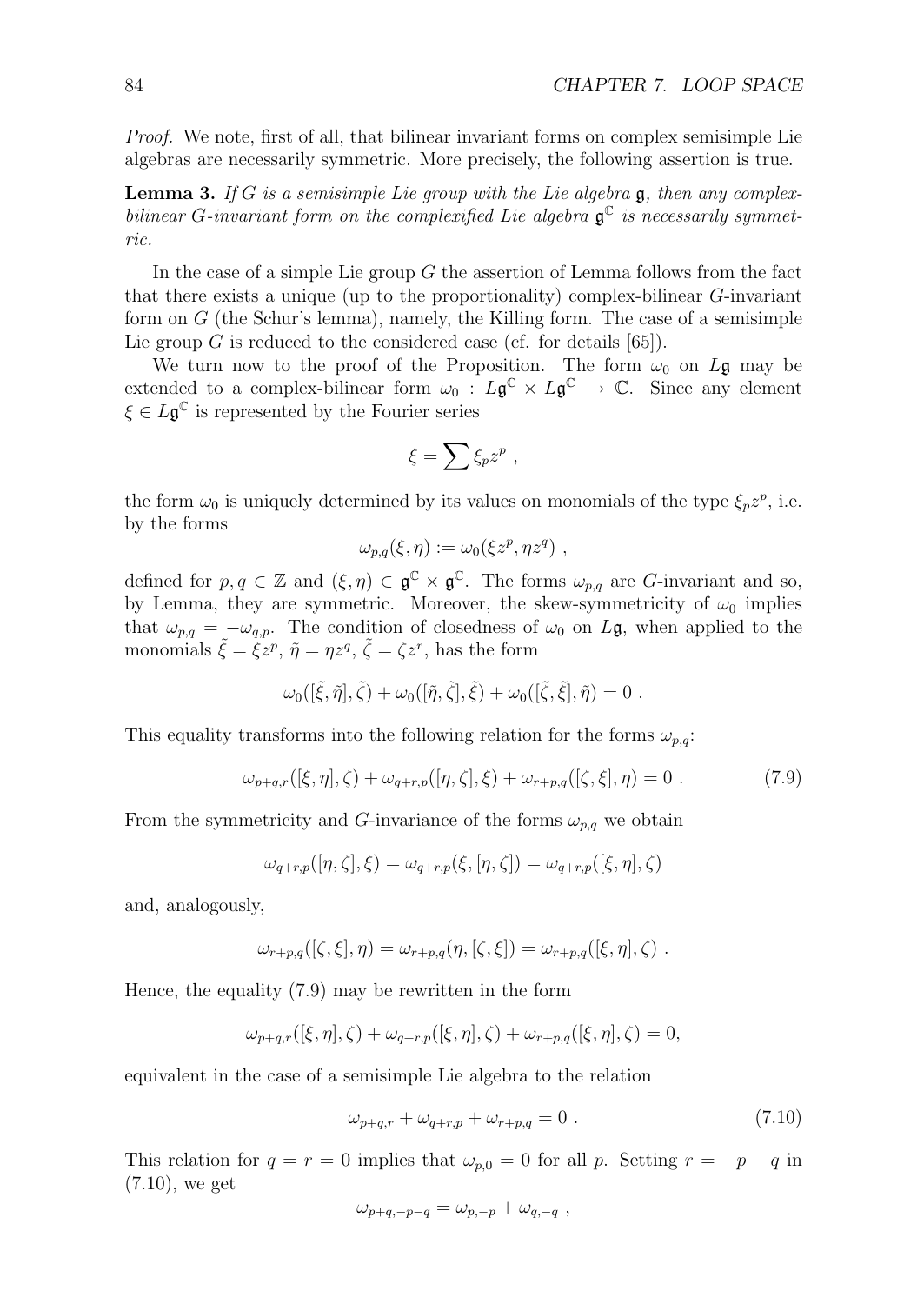whence  $\omega_{p,-p} = p\omega_{1,-1}$ . Setting  $r = n - p - q$  in (7.10), we obtain

$$
\omega_{n-p-q,p+q} = \omega_{n-p,p} + \omega_{n-q,q} ,
$$

 $\text{implying } \omega_{n-p,p} = p\omega_{n-1,1}.$  Hence,

$$
\omega_{n-1,1}=\frac{\omega_{0,n}}{n}=0
$$

and so  $\omega_{p,q} = 0$ , if  $p + q \neq 0$ . Thus, the form  $\omega_0$  on vectors  $\xi = \sum \xi_p z^p$ ,  $\eta = \sum \eta_q z^q$ takes the value

$$
\omega_0(\xi, \eta) = \sum \omega_{p,q}(\xi_p, \eta_q) = \sum_p \omega_{p,-p}(\xi_p, \eta_{-p}) = \sum_p p \omega_{1,-1}(\xi_p, \eta_{-p}).
$$

On the other hand

$$
\frac{i}{2\pi} \int_{0}^{2\pi} \omega_{1,-1}(\xi(\theta), \eta'(\theta)) d\theta = -\sum_{p,q} \frac{1}{2\pi} \int_{0}^{2\pi} \omega_{1,-1}(\xi_p e^{ip\theta}, q\eta_q e^{iq\theta}) d\theta =
$$
\n
$$
= \sum_{p} \frac{1}{2\pi} \int_{0}^{2\pi} p\omega_{1,-1}(\xi_p, \eta_{-p}) d\theta = \sum_{p} p\omega_{1,-1}(\xi_p, \eta_{-p}) . \quad (7.11)
$$

So

$$
\omega_0(\xi, \eta) = \frac{1}{2\pi} \int\limits_0^{2\pi} \langle \xi(\theta), \eta'(\theta) \rangle \ d\theta
$$

with the invariant inner product on the Lie algebra **q**, given by the formula

$$
\langle \xi, \eta \rangle := \omega_{1,-1}(\xi, \eta) \tag{7.12}
$$

which concludes the proof of the Proposition.

*Remark* 12*.* There is also a physical motivation behind the formula (7.5) for the symplectic form  $\omega$ . It comes from the relation with string theory (cf. [14]). Mathematically, we consider the space  $\Omega \mathbb{R}^d$  of based loops  $S^1 \to \mathbb{R}^d$ , taking values in the (non-compact) group  $\mathbb{R}^d$  of translations of the *d*-dimensional Euclidean vector space. Physically, the loop space ΩR*<sup>d</sup>* may be interpreted as the phase space of the bosonic open string theory. In more detail, the configuration space of this theory consists of the smooth maps  $q: [0, \pi] \to \mathbb{R}^d$  with all derivatives, vanishing at boundary points. The corresponding phase space consists then of pairs of maps  $(p, q)$  of the same type. The symplectic form on this phase space is given by the string analogue of the standard formula

$$
\omega(\delta p, \delta q) = \frac{2}{\pi} \int_0^{\pi} \delta p(\sigma) \wedge \delta q(\sigma) d\sigma , \qquad (7.13)
$$

where  $\delta p$ ,  $\delta q$  are smooth maps  $[0, \pi] \to \mathbb{R}^d$  of the same type, as before, interpreted as tangent vectors to the phase space. A natural map, associating with a pair  $(p, q)$ the map  $x : [-\pi, \pi] \to \mathbb{R}^d$ , given by the formula

$$
x(\sigma) = \begin{cases} p(\sigma) + q'(\sigma) & \text{for } 0 \le \sigma \le \pi; \\ p(-\sigma) + q'(-\sigma) & \text{for } -\pi \le \sigma \le 0, \end{cases}
$$

 $\Box$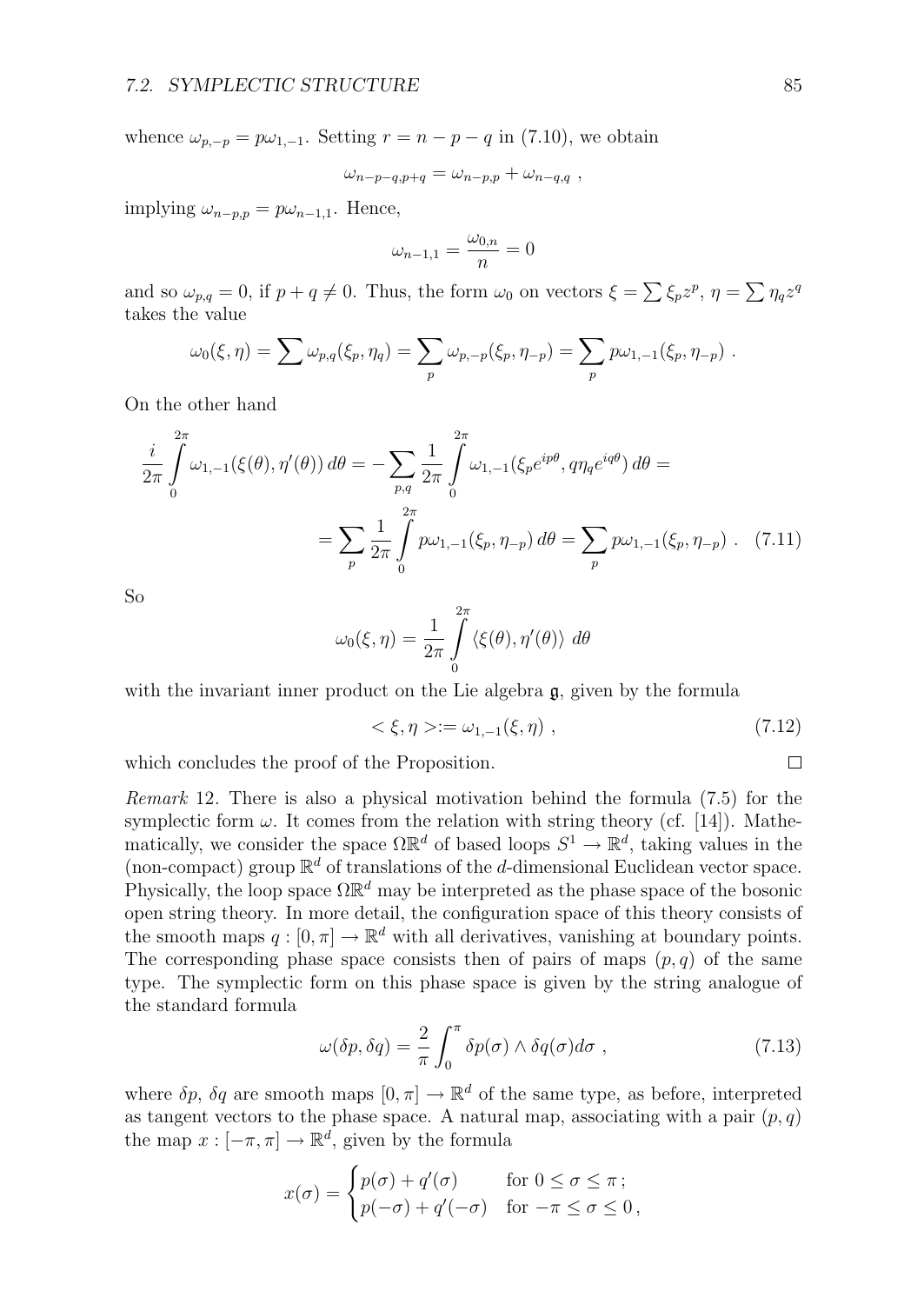identifies the introduced phase space with the space  $\Omega \mathbb{R}^d$ . It also converts the standard symplectic form (7.13) on the phase space of string theory into the symplectic form on  $\Omega \mathbb{R}^d$ , given by the formula, analogous to (7.5) (cf. [14]).

We have assigned to any invariant inner product on the Lie algebra g an invariant symplectic structure  $\omega$  on the loop space  $\Omega G$ , determined by the formula (7.5). On the other hand, any invariant symplectic structure on the loop space  $\Omega G$  uniquely determines an invariant inner product on  $\mathfrak{g}$ , given by the formula (7.12). As we have pointed out in Sec. 4.2, invariant bilinear forms on  $\mathfrak a$  are parameterized by elements of the cohomology  $H^3(\mathfrak{g})$ .

*Remark* 13. We note in passing that the condition of invariance of the form  $\omega$  with respect to the adjoint action of the group *G* on the loop algebra *L*g is not essential and plays the role of normalization. Indeed, if  $\omega_0$  is an arbitrary 2-form on Lg, satisfying the condition (7.6), then the form

$$
g \cdot \omega_0(\xi, \eta) := \omega_0((\text{Ad }g)\xi, (\text{Ad }g)\eta) \quad \text{for } g \in G
$$

belongs to the same cohomology class, as  $\omega_0$  (it follows from the cocycle identity (7.6)). So the form

$$
\int_G g \cdot \omega_0 \, dg \ ,
$$

obtained from  $\omega_0$  by averaging over the group  $G$ , belongs to the same cohomology class, as  $\omega_0$ , but is already invariant under the adjoint action of constant loops.

### **7.3 Complex structure**

A complex structure on the loop space  $\Omega G$  is induced from the complex representation

$$
\Omega G = LG^{\mathbb{C}} / L^{+} G^{\mathbb{C}} \t{, \t(7.14)}
$$

in which  $LG^{\mathbb{C}}$  is a complex Lie Frechet group, and  $L^+G^{\mathbb{C}}$  is its closed complex subgroup.

This complex structure, denoted by  $J^0$  in the sequel, is *LG*-invariant, and its restriction to the tangent space  $T_c^{\mathbb{C}}(\Omega G) = \Omega \mathfrak{g}^{\mathbb{C}}$  at the origin may be given by an explicit formula. Namely, if  $\xi = \sum_{k \neq 0} \xi_k z^k \in \Omega \mathfrak{g}^{\mathbb{C}}$ , then

$$
J^{0}\xi = -i\sum_{k>0} \xi_{k} z^{k} + i\sum_{k<0} \xi_{k} z^{k} . \qquad (7.15)
$$

The corresponding tangent space  $T_o^{1,0}(\Omega G)$  of  $(1,0)$ -vectors consists of vectors of the form  $\sum_{k<0} \xi_k z^k$ , while the space  $T_o^{0,1}(\Omega G)$  of  $(0,1)$ -vectors contains vectors of the form  $\sum_{k>0} \xi_k z^k$ .

It is clear from the description of  $(1,0)$ -vectors on  $\Omega G$  that the complex structure  $J^0$  is formally integrable in the sense of Subsec. 1.2.4, i.e. the bracket of any two  $(1,0)$ -vector fields on  $\Omega G$  is again a  $(1,0)$ -vector field. But we have already pointed out in Subsec. 1.2.4 that the formal integrability of a complex structure in the infinite-dimensional case does not imply the existence of an atlas of coordinate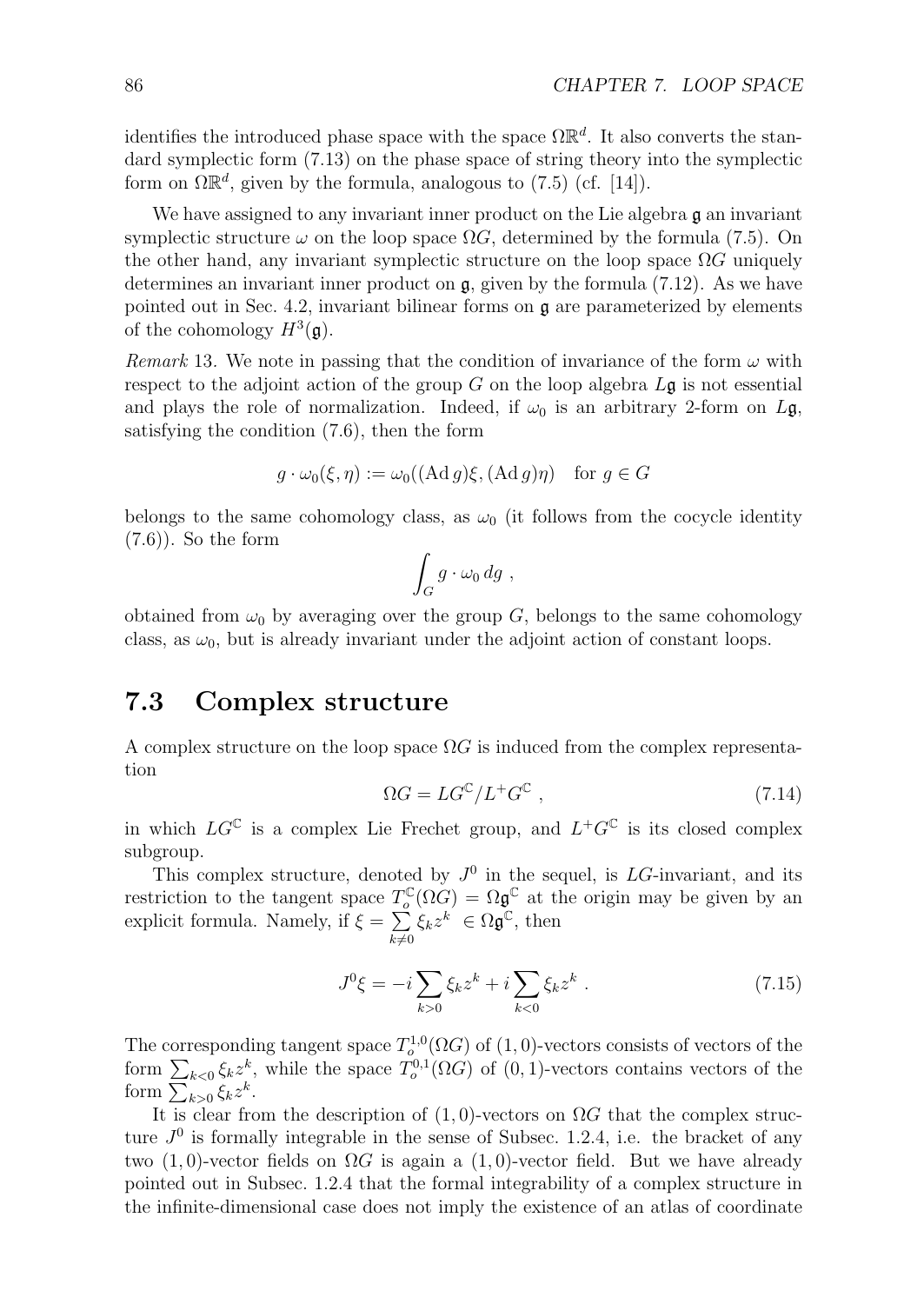neighborhoods and local complex coordinates on a given manifold. In order to construct local complex coordinates on  $\Omega$ *G*, one should use the complex representation (7.14) and the Birkhoff factorization theorem. We formulate next a particular case of this theorem, sufficient for our applications.

Denote by  $L^-G^{\mathbb{C}}$  a closed subgroup of  $LG^{\mathbb{C}}$ , consisting of maps  $\gamma \in LG^{\mathbb{C}}$ , which extend to holomorphic and smooth up to the circle  $S^1$  maps of the disc  $\Delta_-\$ <sup>*-*</sup> (equal to the complement of the closed unit disc  $\overline{\Delta}$  on the Riemann sphere  $\overline{\mathbb{C}}$ ). We also consider a closed subgroup  $L_1^- G^{\mathbb{C}}$  of  $L^- G^{\mathbb{C}}$ , consisting of maps  $\gamma \in L^- G^{\mathbb{C}}$ , taking the value  $e \in G^{\mathbb{C}}$  at infinity  $\infty \in \Delta_{-}$ .

**Theorem 8** (Birkhoff theorem ([8, 9], cf. also [65], Ch.8))**.** *The product map*

$$
L^+G^{\mathbb{C}} \times L_1^-G^{\mathbb{C}} \longrightarrow LG^{\mathbb{C}} \tag{7.16}
$$

*is a diffeomorphism onto a dense open subset in the identity component of*  $LG^{\mathbb{C}}$ .

The Birkhoff theorem implies that for all  $\gamma \in LG^{\mathbb{C}}$  in a neighborhood of the identity  $\mathbf{1} \in LG^{\mathbb{C}}$  we have a representation

$$
\gamma = \gamma_+ \cdot \gamma_- \ ,
$$

where  $\gamma_+ \in L^+G^{\mathbb{C}}, \gamma_- \in L_1^-G^{\mathbb{C}}$ . The factors  $\gamma_{\pm}$  are uniquely defined by  $\gamma$  and their product yields a local diffeomorphism (7.16). In particular, it implies that the *loop space*  $\Omega G$  *is locally diffeomorphic to the complex Lie Frechet group*  $L_1^- G^{\mathbb{C}}$ .

### **7.4 K¨ahler structure**

We show now that the loop space  $\Omega G$  is a Kähler Frechet manifold. For that, according to Def. 17 from Subsec. 1.2.5, we need to demonstrate that the introduced complex and symplectic structures on  $\Omega G$  are compatible.

Since both structures are *LG*-invariant, it's sufficient to check their compatibility only at the origin  $o \in \Omega G$ . Consider vectors  $\xi, \eta \in T_o(\Omega G)$  with Fourier decompositions

$$
\xi = \sum_{k \neq 0} \xi_k z^k, \qquad \eta = \sum_{l \neq 0} \eta_l z^l.
$$

Then

$$
\omega_o(\xi, \eta) = \frac{1}{2\pi} \int_0^{2\pi} \langle \xi(e^{i\theta}), \eta'(e^{i\theta}) \rangle \, d\theta = -\frac{i}{2\pi} \int_0^{2\pi} \sum_{k,l \neq 0} \langle \xi_k e^{ik\theta}, l\eta_l e^{il\theta} \rangle \, d\theta =
$$
\n
$$
= -\frac{i}{2\pi} \sum_{k \neq 0} \int_0^{2\pi} \langle \xi_k, k\eta_{-k} \rangle \, d\theta = -i \sum_{k \neq 0} k \langle \xi_k, \eta_{-k} \rangle \quad (7.17)
$$

where the inner product  $\langle \cdot, \cdot \rangle$  is extended to a complex-bilinear positive definite form on  $\mathfrak{g}^{\mathbb{C}}$ . (Recall that the form  $\langle \cdot, \cdot \rangle$  on  $\mathfrak{g}^{\mathbb{C}}$  is positive definite, if  $\langle \xi, \bar{\xi} \rangle > 0$  for any  $\xi \in \mathfrak{g}^{\mathbb{C}} \setminus \{0\}$ . The above relation implies the first property in Def. 17. To prove the second property in this definition, consider the form

$$
g^0_o(\xi,\eta):=\omega_0(\xi,J^0\eta)
$$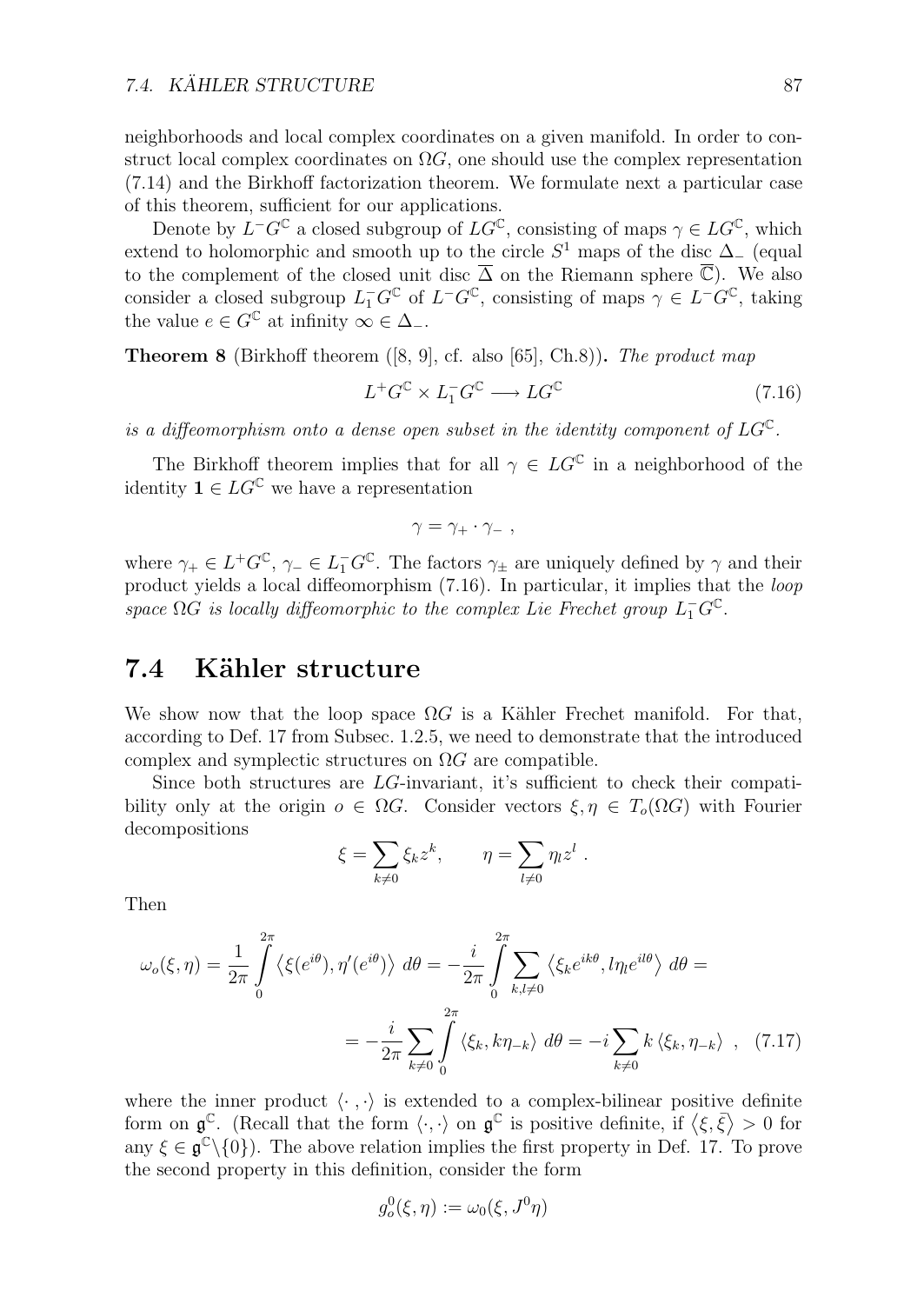on  $\Omega$ **g** and show that it is positively definite. Note that for  $\eta = \xi$  this form can be given by the formula

$$
g_o^0(\xi,\xi) = -i \sum_{k>0} k \langle \xi_k, i\xi_{-k} \rangle - i \sum_{k<0} k \langle \xi_k, -i\xi_{-k} \rangle = 2 \sum_{k>0} k \langle \xi_k, \xi_{-k} \rangle.
$$

Since  $\xi_{-k} = \overline{\xi}_k$  and the inner product  $\langle \cdot, \cdot \rangle$  is positively definite on  $\mathfrak{g}^{\mathbb{C}}$ , the form  $g_o^0(\xi, \xi)$  is also positively definite. Extending it to a *LG*-invariant positively definite form on  $\Omega G$ , we get an invariant Kähler metric  $q^0$  on  $\Omega G$ . So, we have proved that the loop space  $\Omega G$  is a *K*ähler Frechet manifold with the symplectic structure  $\omega$  and complex structure *J*<sup>0</sup>.

### **7.5 Loop space** Ω*G* **as a universal flag manifold of a group** *G*

We have pointed out in the beginning of Sec. 7.1 that one of the characteristic properties of the Kähler Frechet manifold  $\Omega G$  is the existence of two different representations of Ω*G*:

$$
\Omega G = LG/G = LG^{\mathbb{C}}/L^+G^{\mathbb{C}}
$$

as a homogeneous space of the real Lie Frechet group *LG* and its complexification *LG*<sup>C</sup>.

We have seen in Ch. 3 that finite-dimensional Kähler manifolds, having a similar property, i.e. being homogeneous spaces of real compact and complex Lie groups simultaneously, are called the flag manifolds. So  $\Omega G$  may be considered as an infinite-dimensional analogue of flag manifolds. Moreover, we show in this Section that in some sense it may be considered as a universal flag manifold of the group *G*, since all flag manifolds of *G* are canonically embedded into  $\Omega G$  as complex submanifolds.

The real homogeneous representation of a flag manifold

$$
F = G/L
$$

of the group *G* may be interpreted otherwise as a representation of *F* as an orbit of the adjoint action Ad of *G* on its Lie algebra g (or as an orbit of the coadjoint action Ad<sup>\*</sup> of *G* on the dual space  $\mathfrak{g}^*$ ). Namely, the orbit of an element  $\xi \in \mathfrak{g}$  with respect to the adjoint action has the form

$$
G/G(\xi) ,
$$

where the isotropy subgroup  $G(\xi)$  at  $\xi$  coincides with the centralizer of  $\xi$ , i.e. with

$$
G(\xi) = \{ g \in G : \mathrm{Ad}\,g(\xi) = \xi \} .
$$

All such orbits are flag manifolds and, conversely, any flag manifold of a compact semisimple Lie group may be represented in this form.

Consider now a natural action of  $S^1$  on the loop space  $\Omega G$ , identified with the subgroup  $L_1G$  in  $LG$ , given by the rotation of loops

$$
\lambda \cdot \gamma(z) = \gamma(\lambda)^{-1} \gamma(\lambda z) , \quad \lambda \in S^1 ,
$$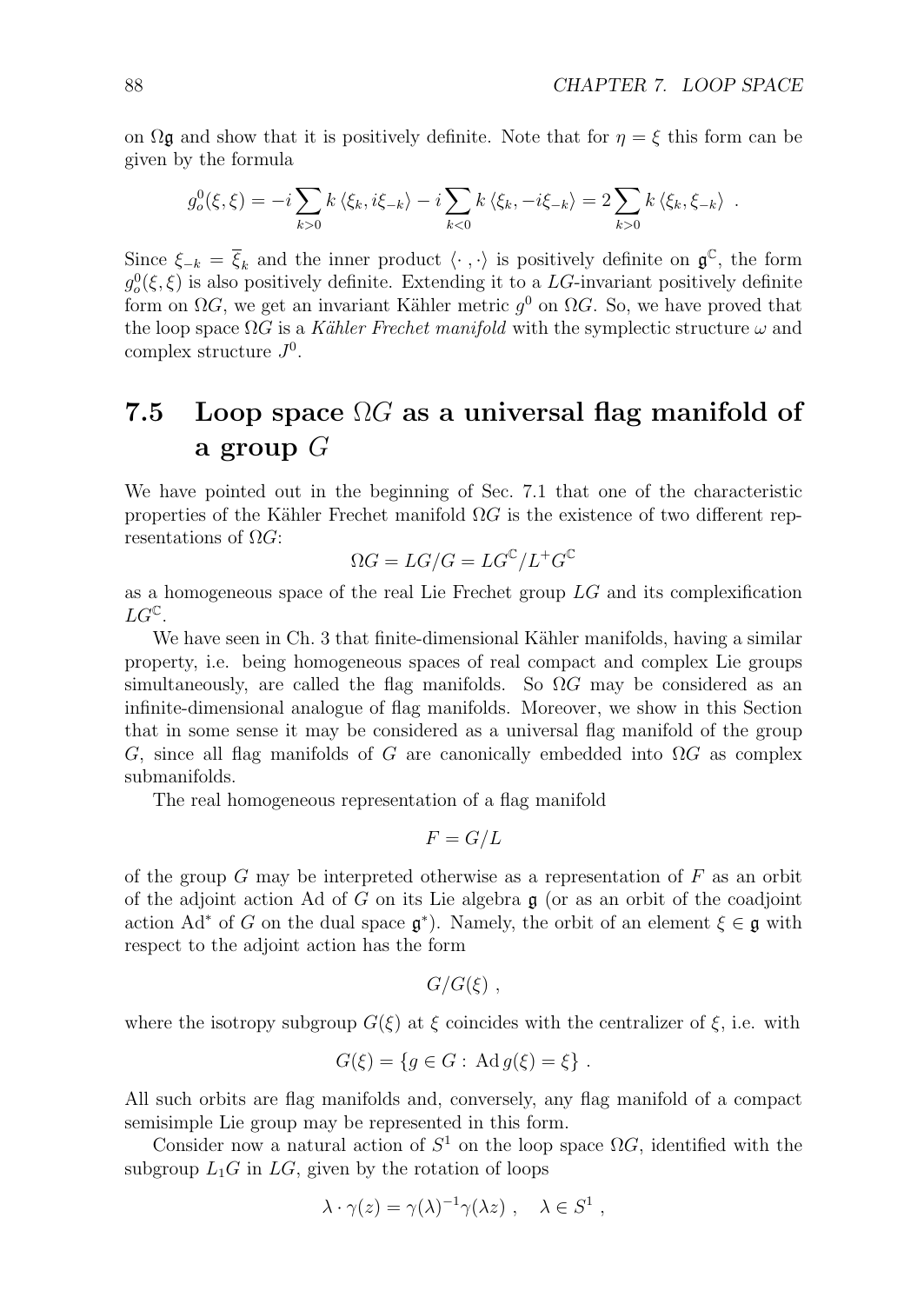where  $\gamma \in \Omega G$ . A loop  $\gamma$  is a fixed point of this  $S^1$ -action if and only if

$$
\gamma(\lambda z) = \gamma(\lambda)\gamma(z)
$$
 for all  $\lambda, z \in S^1$ .

In other words,  $\gamma$  should be a group homomorphism  $S^1 \to G$ . But if  $\gamma : S^1 \to G$ is a homomorphism, so are all the loops, conjugate to  $\gamma$ , i.e. the loops of the form  $\gamma_q = g \gamma g^{-1}$  for  $q \in G$ . The set of all such loops (the conjugacy class of the loop  $\gamma$ ) is parameterized by points of the homogeneous space

$$
F_{\gamma} = G/G(\gamma) ,
$$

where  $G(\gamma)$  is the centralizer of the one-parameter subgroup  $\gamma(S^1)$  in *G*. The homogeneous space  $F_\gamma$  can be identified, as we have pointed out above, with a flag manifold of the group *G*.

So, the *set of fixed points of the*  $S^1$ -*action on*  $\Omega G$  *is the disjoint union* 

$$
Fix(S^1) = \bigcup_{\gamma} F_{\gamma}
$$

*of flag manifolds*  $F_\gamma$ , where  $\gamma$  runs over the set of conjugacy classes of homomorphisms  $S^1 \to G$ . The flag manifolds  $F_\gamma$  are immersed into  $\Omega G$  as finite-dimensional Kähler submanifolds.

*Remark* 14*.* We can say much more about the constructed embedding of flag manifolds of the group *G* into the loop space  $\Omega$ *G*. Namely, denote by

$$
\pi : \Omega G \longrightarrow G , \quad \gamma \longmapsto \gamma(-1) ,
$$

the map, associating with a loop  $\gamma$  its value at the point  $-1 \in S^1$ . This map is an analogue of the canonical bundle  $\pi : F \to N$ , considered in Sec. 3.1, Rem. 5.

According to Uhlenbeck [74], the embedding of flag manifolds *F* of the group *G* into Ω*G* respects canonical bundles. In other words, not only the loop space Ω*G* may be considered as a universal flag manifold of the group *G*, but also the above canonical bundle  $\pi$  :  $\Omega G \to G$  may be considered as a universal canonical flag bundle.

More precisely, there exists the following commutative diagram

$$
F \xrightarrow{\Gamma} \Omega G
$$

$$
\pi \downarrow \qquad \qquad \downarrow \pi
$$

$$
N(F) \xrightarrow{\gamma} G
$$

where  $\pi: F \to N(F)$  is the canonical bundle over the symmetric space  $N(F)$ , constructed in Sec. 3.1, and the map  $\Gamma$  is the embedding of a flag manifold into  $\Omega G$ . constructed above.

The horizontal maps in the this diagram admit a simple description in terms of the canonical element, introduced in Sec. 3.1, Rem. 5. Namely, suppose that the group *G* has a trivial center, and consider the flag manifold  $F = G/L = G^C/P$  with the canonical element  $\xi$ . The triviality of the center of *G* implies that  $\exp(2\pi\xi) = e \in$ *G*. So we can define a map  $\Gamma: F \to \Omega G$  by setting it equal to  $\Gamma(o) :=$  a map  $\{e^{it} \mapsto$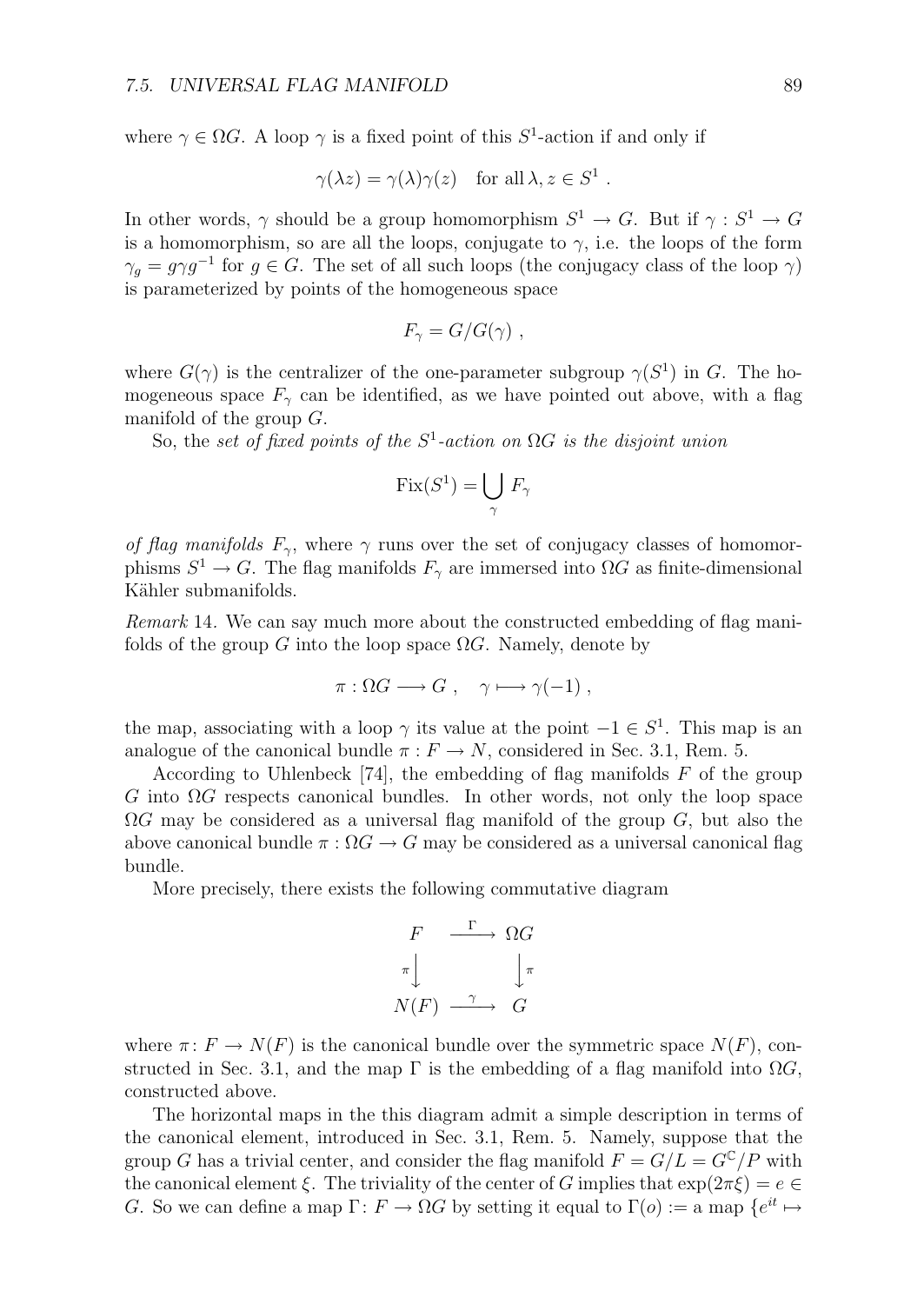$\exp(t\xi)$  at the neutral element  $o \in F$ , and transporting it to other points of  $G/L$ with the help of left translations by *G*. On the other hand, there is a natural map  $\gamma: N(F) \to G$ , assigning to a point *x* of the inner symmetric space  $N(F)$ , associated with *F*, the element  $\gamma(x)$  of the group *G*, generating the involution at the point *x*. Both maps  $\Gamma$  and  $\gamma$  are totally geodesic immersions.

*Remark* 15. The fixed points of the  $S^1$ -action on  $\Omega G$  can be also interpreted as critical points of some Morse function on Ω*G* (cf. [65]). Namely, define the *energy*  $E: \Omega G \to \mathbb{R}_+$  *of a loop*  $\gamma$  by the formula

$$
E(\gamma) = \frac{1}{4\pi} \int_0^{2\pi} \langle \gamma(e^{i\theta})^{-1} \gamma'(e^{i\theta}), \gamma(e^{i\theta})^{-1} \gamma'(e^{i\theta}) \rangle d\theta.
$$

It may be shown that the Hamiltonian vector field on  $\Omega G$ , corresponding to the function *E*, generates the above  $S^1$ -action on  $\Omega G$  by rotation of loops. So the *critical points of*  $E$  *correspond to the fixed points of the*  $S^1$ -*action on*  $\Omega G$ *, i.e. to the homomorphisms*  $\gamma : S^1 \to G$ .

### **7.6** Loop space  $\Omega_T G$

According to the Borel–Weil theorem (cf. Sec. 3.3), the full flag manifold  $F = G/T$ of the group  $G$ , where  $T$  is a maximal torus in  $G$ , plays a special role in the theory of irreducible representations of *G*. A natural analogue of the full flag manifold in the case of the loop group *LG* is given by the homogeneous space

$$
\Omega_T G = LG/T \ .
$$

We list some of the properties of this Kähler Frechet manifold.

In order to define a *symplectic structure* on  $\Omega_T G$ , we note that the loop group LG is diffeomorphic (as a Frechet manifold) to the direct product  $G \times \Omega G$ . If we identify  $\Omega G$  with the subgroup  $L_1 G$  in  $LG$ , then this diffeomorphism will assign to a loop  $\gamma \in LG$  the element  $(\gamma(1), \gamma(1)^{-1}\gamma) \in G \times \Omega G$ . From the group-theoretical point of view, the loop group  $LG$  is the semidirect product of  $G$  and  $L_1G$ . It follows that, as a Frechet manifold,  $\Omega_T G$  is diffeomorphic to

$$
\Omega_T G = LG/T = G/T \times \Omega G .
$$

A symplectic structure on  $\Omega_T G$  is generated by the symplectic structure on  $\Omega G$ , introduced in Sec. 7.2, and a canonical symplectic structure on the full flag manifold *G/T*. Recall that, as we have remarked in the previous Sec. 7.5, the flag manifolds of the group *G* may be considered as orbits of the coadjoint representation of *G* on the dual space g*<sup>∗</sup>* to the Lie algebra g. Such orbits have a canonical symplectic structure, given by the Kirillov form (cf. Subsec. 3.2.3).

A *complex structure* on  $\Omega_T G$  is induced, as in the case of the loop space  $\Omega G$ , from the "complex" representation of  $\Omega_T G$  as a homogeneous space of the complexified loop group  $LG^{\mathbb{C}}$ , which has the form

$$
\Omega_T G = L G^{\mathbb{C}} / B_+ G^{\mathbb{C}} \,, \tag{7.18}
$$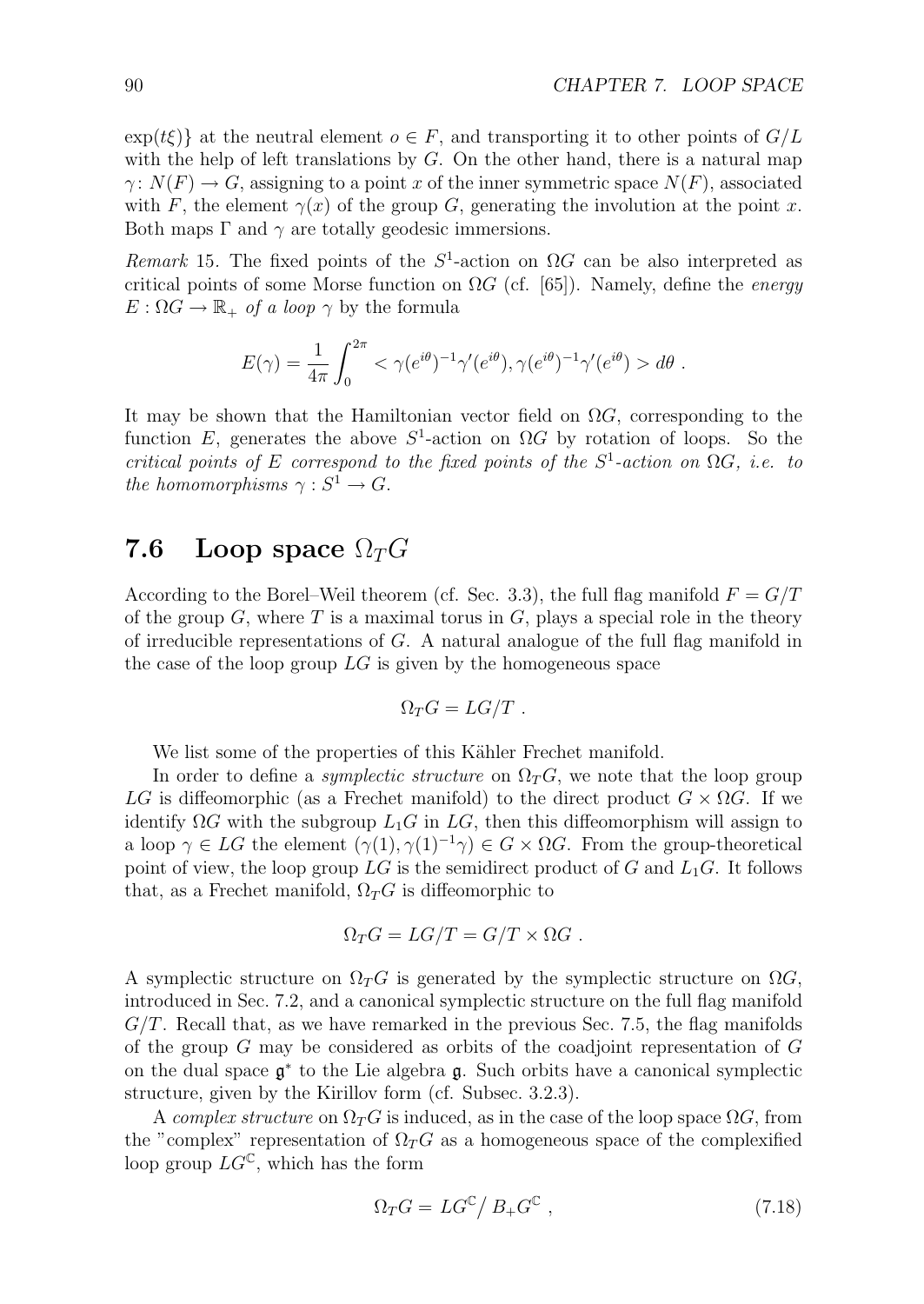where  $B_+G^{\mathbb{C}}$  is a subgroup in  $L^+G^{\mathbb{C}} = Hol(\Delta, G^{\mathbb{C}})$ , consisting of the maps  $\gamma \in$  $\text{Map}(S^1, G^{\mathbb{C}})$ , which extend to holomorphic and smooth up to the circle  $S^1$  maps  $\gamma : \Delta \to G^{\mathbb{C}}$  of the unit disc, and satisfy the additional condition:  $\gamma(0) \in B_+$ , where  $B_{+}$  is the standard Borel subgroup in *G*. The proof of this assertion is similar to the proof of the complex representation for the loop space  $\Omega G$  (cf. [65], Ch.8).

The introduced complex structure on  $\Omega_T G$  is compatible with the symplectic structure and so defines on  $\Omega_T G$  the *structure of a Kähler Frechet manifold*.

### **Bibliographic comments**

A key reference for this Chapter is the Pressley–Segal book [65]. In particular, the proof of the factorization theorem 6 is given in Ch.8 of [65]. Another method of proving this theorem, based on the Beurling–Helson characterization of shiftinvariant subspaces in  $L^2$ , is due to A.Fedotov (unpublished). We present its idea in the scalar case, though the proof is valid for general matrix functions on the circle. The results in Secs. 7.2,7.3,7.4,7.6 may be found in [65]. An interpretation of the loop space  $\Omega G$  as a universal flag manifold may be found in [5].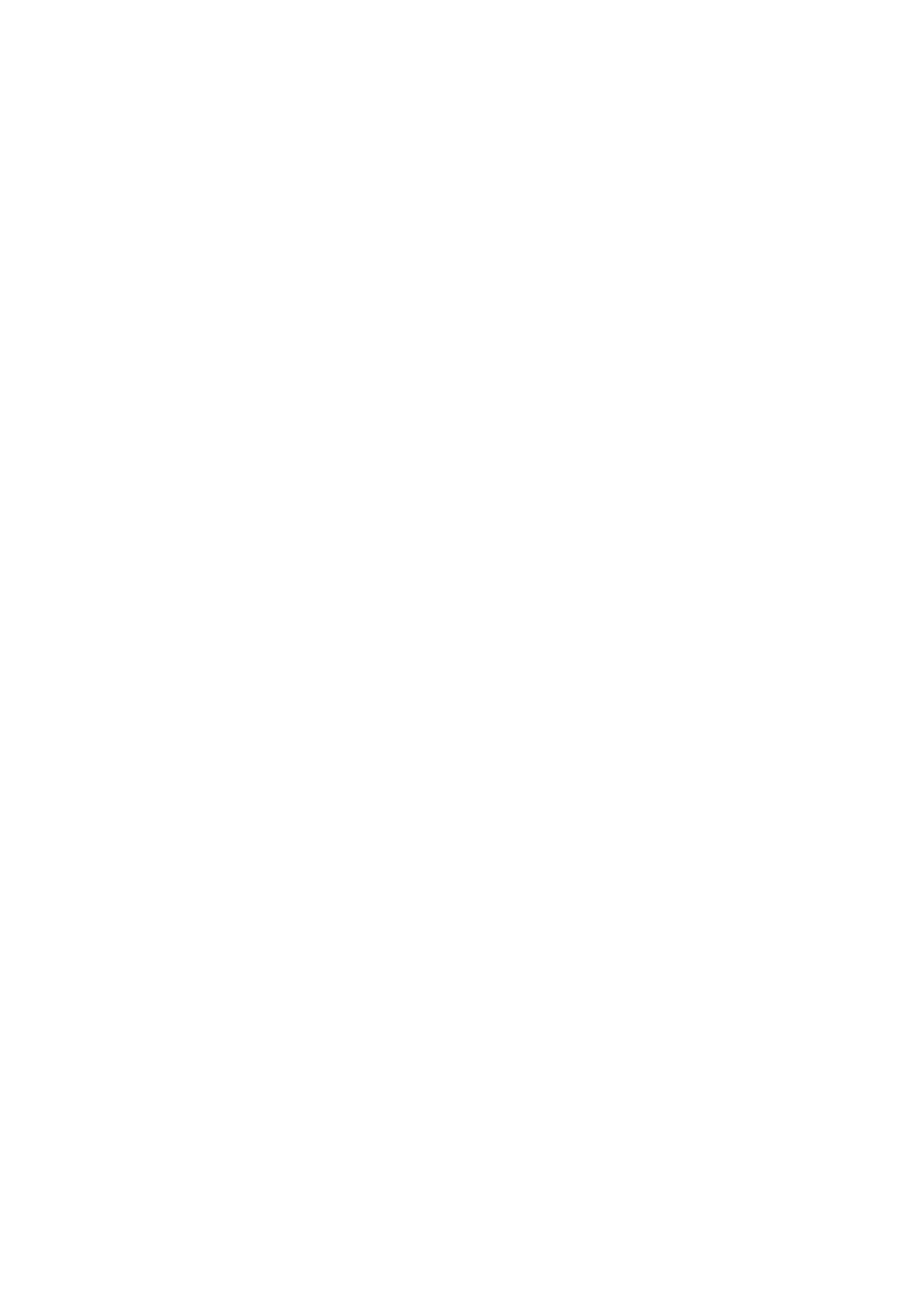### **Chapter 8**

## **Central extensions of loop algebras and loop groups**

We start this Chapter by recalling a general method of constructing central extensions of Lie groups, acting on a smooth manifold. We then apply this method for the construction of central extensions of loop groups. In the last Section of this Chapter we describe the coadjoint action of the loop groups.

### **8.1 Central extensions and** *S*<sup>1</sup>**-bundles**

Suppose that a Lie group  $\mathcal G$  acts by smooth transformations on a smooth simply connected manifold *X*. We assume that there exists a closed 2-form  $\omega$  on X, which is invariant under the action of *G*, such that  $\omega/2\pi$  is an *integral form*. In other words, the cohomology class of  $\omega/2\pi$  in  $H^2(X,\mathbb{R})$  is integral, i.e. contained in  $H^2(X,\mathbb{Z})$ (otherwise speaking, the integral of  $\omega/2\pi$  over any 2-dimensional homology cycle from  $H^2(X,\mathbb{Z})$  is an integer). We shall construct a natural  $S^1$ -bundle over X, associated with these data.

**Proposition 15.** *Suppose that a Lie group G acts by smooth transformations on a smooth simply connected manifold*  $X$ *. Assume that*  $\omega$  *is a closed G-invariant 2-form on X, such that*  $\omega/2\pi$  *is an integral form. Then there exists a principal*  $S^1$ -bundle  $L \rightarrow X$  *with* a connection  $\nabla$ *, having the curvature, equal to*  $\omega$ *.* 

The *S*<sup>1</sup>-bundle, which existence is asserted in the Proposition, is used extensively in algebraic geometry and geometric quantization. In geometric quantization the line bundle, associated with the  $S^1$ -bundle  $L \rightarrow X$ , is called the *prequantization bundle*.

*Proof.* In terms of Čech cohomology, any cohomology class in  $H^2(X,\mathbb{Z})$  is given by an integer-valued 2-cocycle  $\{\nu_{abc}\}\$  with respect to an acyclic open covering  $\{U_a\}$  of *X*:

$$
U_{abc} := U_a \cap U_b \cap U_c \longmapsto \nu_{abc} \in \mathbb{Z} .
$$

(We shall assume from now on that all open sets  $U_a$  in this covering are contractible and their intersections are connected to guarantee the acyclicity of the covering *{Ua}*. This can be always achieved by the refinement of the covering.)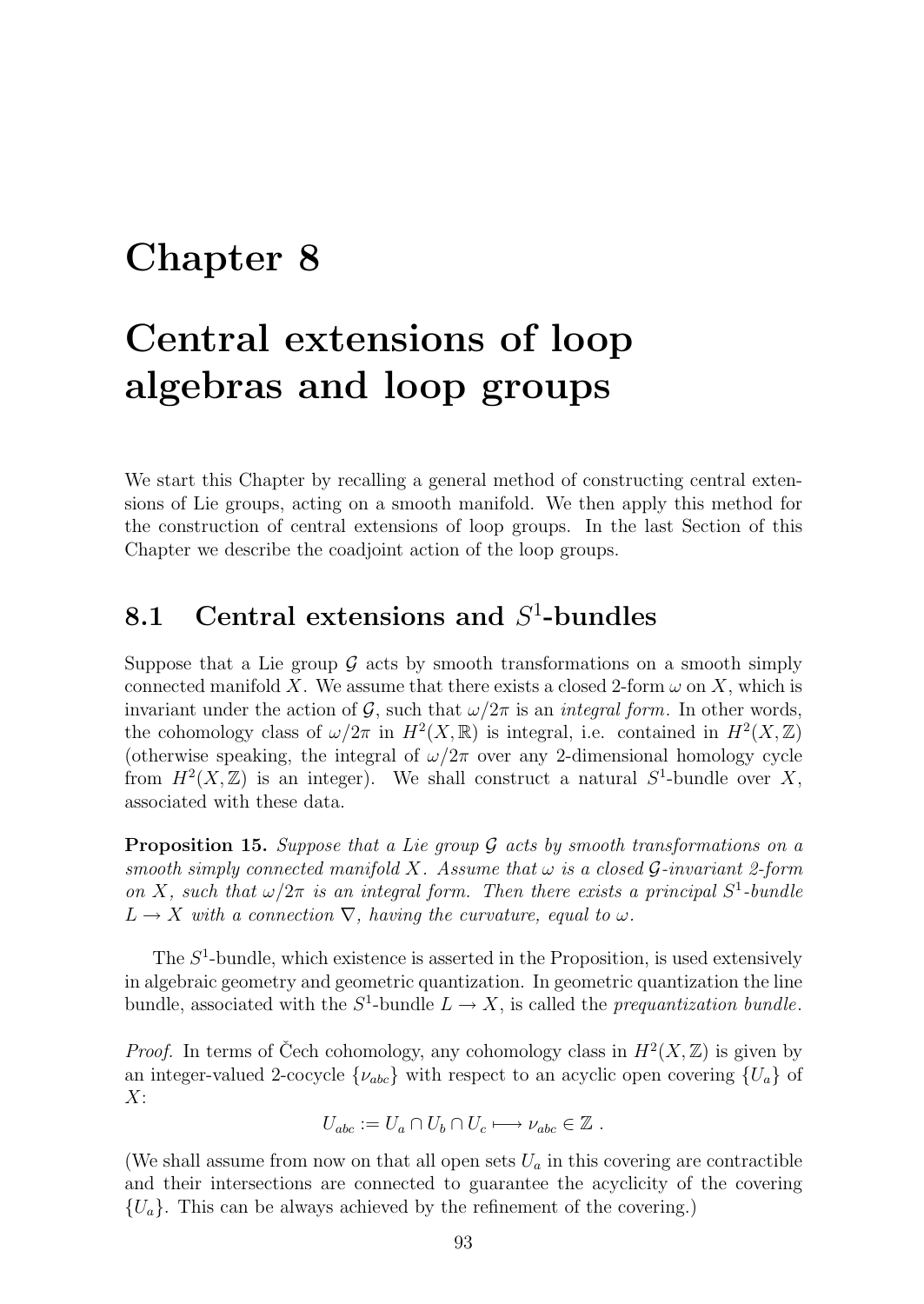In terms of de Rham cohomology, the integrality condition of the cohomology class, represented by the form  $\omega/2\pi$ , means that there exists an integral closed 2-form  $\nu$  on X such that

$$
\omega = 2\pi \nu + d\beta ,
$$

where  $\beta$  is an arbitrary 1-form on *X*. The integral form  $\nu$  in terms of Cech cohomology is given by an integer-valued cocycle  $\{\nu_{abc}\}$ . Given such a cocycle, one can recover the form  $\nu$  by choosing a smooth partition of unity  $\{\lambda_a\}$ , subordinate to the covering  $\{U_a\}$ , and setting

$$
\nu := \sum_{a,b,c} \nu_{abc} \lambda_a d\lambda_b \wedge d\lambda_c .
$$

We define the required  $S^1$ -bundle  $L \rightarrow X$  by explicit transition functions

$$
\varphi_{ab} = \exp\{2\pi i \sum_c \nu_{abc} \lambda_c\}
$$

with respect to the covering  ${U_a}$ . It's easy to check that  ${\varphi_{ab}}$  is a cocycle, i.e. the following relation is satisfied on every triple intersection  $U_{abc}$ :  $\varphi_{ab}\varphi_{bc}\varphi_{ca} = 1$ .

Consider a connection on *L*, given by the collection of local 1-forms

$$
\alpha_a := 2\pi \sum_{b,c} \nu_{abc} \lambda_b d\lambda_c ,
$$

satisfying on double intersections  $U_{ab} := U_a \cap U_b$  the relation

$$
\alpha_b = \alpha_a + i \varphi_{ab}^{-1} d\varphi_{ab} .
$$

The curvature of this connection is equal to

$$
\sum_a \lambda_a \, d\alpha_a = 2\pi\nu \; .
$$

So, by adding  $\beta$  to all forms  $\alpha_a$ , we obtain a connection  $\nabla$  on *L*, given by the local 1-forms  $\alpha_a + d\beta$  and having the curvature, equal to  $2\pi\nu + d\beta = \omega$ .  $\Box$ 

*Remark* 16*.* In terms of the sheaf cohomology, the above proof can be rephrased as follows. Denote by  $\mathcal E$  the sheaf of  $C^\infty$ -smooth functions on X, and by  $\mathcal E^*$  the (multiplicative) sheaf of non-vanishing  $C^{\infty}$ -smooth functions on *X*. We have the following exact sequence of sheafs over *X*

$$
0 \longrightarrow \mathbb{Z} \longrightarrow \mathcal{E} \stackrel{\exp}{\longrightarrow} \mathcal{E}^* \longrightarrow 0 ,
$$

where exp is the map  $f \mapsto e^{2\pi i f}$ . The corresponding long exact sequence of sheaf cohomology have the form

$$
\cdots \longrightarrow H^1(X,\mathcal{E}) \longrightarrow H^1(X,\mathcal{E}^*) \longrightarrow H^2(X,\mathbb{Z}) \longrightarrow H^2(X,\mathcal{E}) \longrightarrow \cdots
$$

The cohomology  $H^1(X, \mathcal{E}^*)$  can be identified with the set of isomorphism classes of complex line bundles on *X*, and the map  $c_1 : H^1(X, \mathcal{E}^*) \longrightarrow H^2(X, \mathbb{Z})$  assigns to a complex line bundle *E* its 1st Chern class  $c_1(E)$ . Since the sheaf  $\mathcal E$  is fine, the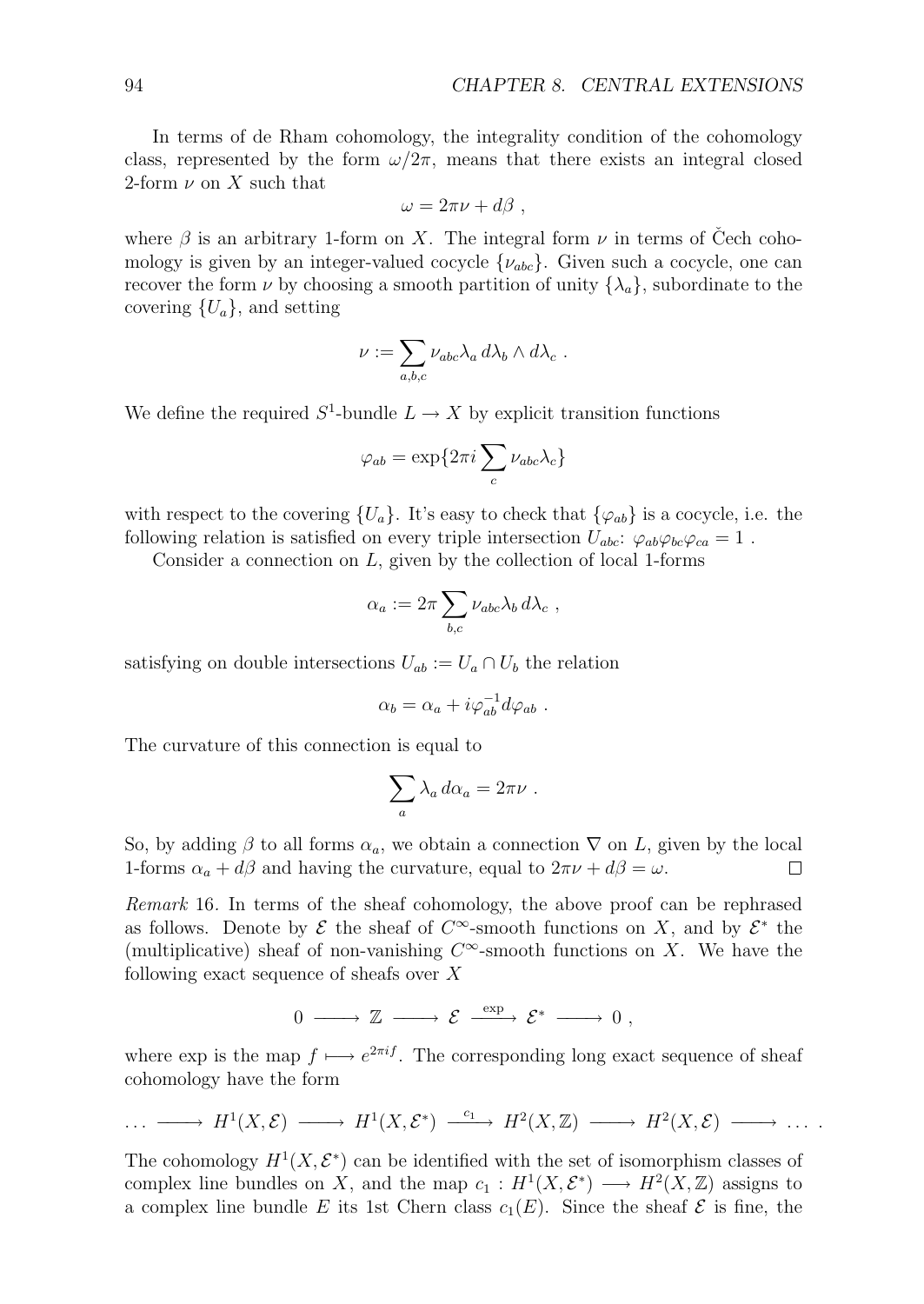cohomologies on the extreme left and extreme right in the above exact sequence vanish, i.e.

$$
H^1(X, \mathcal{E}) = H^2(X, \mathcal{E}) = 0,
$$

and it follows that  $c_1 : H^1(X, \mathcal{E}^*) \longrightarrow H^2(X, \mathbb{Z})$  is an isomorphism. Recall that the cohomology class  $\left[\omega/2\pi\right]$  is integral, i.e.  $\left[\omega/2\pi\right] \in H^2(X,\mathbb{Z})$ . Hence, there exists a complex line bundle  $L \to X$  with  $c_1(L) = [\omega/2\pi]$ .

We prove next that the  $S^1$ -bundle  $L \to X$ , constructed in the above Proposition, is uniquely defined.

**Proposition 16.** *If L* and *L'* are two  $S^1$ -bundles over  $X$  with connections  $\nabla$  and  $\nabla'$ , *having the same curvature*  $\omega$ *, then there exists a fibrewise isomorphism*  $\psi: L \to L'$ *such that*

$$
\psi^*\nabla'=\nabla.
$$

*Such an isomorphism ψ is determined uniquely up to multiplication by an element*  $of S<sup>1</sup>$ .

*Proof.* Suppose that the bundle *L* is given by the transition functions  $\{\varphi_{ab}\}\$  with respect to the covering  ${U_a}$  of the manifold *X*, and the bundle *L'* is given by the transition functions  $\{\varphi'_{ab}\}$  with respect to the same covering. If  $\psi: L \to L'$  is the required isomorphism, then it should be given locally by functions  $\psi_a: U_a \to S^1$ , such that

$$
\psi_b \varphi_{ab} = \varphi'_{ab} \psi_a \tag{8.1}
$$

on double intersections  $U_{ab} = U_a \cap U_b$ . The condition  $\psi^* \nabla' = \nabla$  in terms of local representatives  $\nabla_a$ ,  $\nabla'_a$  of connections  $\nabla$ ,  $\nabla'$  means that

$$
\nabla_a' = \nabla_a + i\psi_a^{-1} d\psi_a \tag{8.2}
$$

We shall construct now the isomorphism  $\psi$ , having the required properties. Since  $d(\nabla_a' - \nabla_a) \equiv 0$  on  $U_a$ , there exist functions  $\phi_a : U_a \to \mathbb{R}$  such that

$$
d\phi_a = \nabla'_a - \nabla_a.
$$

The local representatives of connections *∇*, *∇′* satisfy on double intersections *Uab* the relations

$$
\nabla_b - \nabla_a = i\varphi_{ab}^{-1}d\varphi_{ab} , \quad \nabla'_b - \nabla'_a = i\varphi_{ab}^{-1}d\varphi'_{ab} , \qquad (8.3)
$$

which imply that

$$
d\varphi_b - d\varphi_a = id \ln \varphi'_{ab} - id \ln \varphi_{ab} \iff -id(\varphi_b - \varphi_a) = d \ln \frac{\varphi'_{ab}}{\varphi'_{ab}}.
$$

Hence

$$
d(e^{-i\varphi_b}\varphi_{ab}) = d(\varphi'_{ab}e^{-i\varphi_a}) ,
$$

whence

$$
e^{-i\varphi_b}\varphi_{ab} = \varphi'_{ab}e^{-i\varphi_a}e^{i\mu_{ab}} \quad \text{on} \quad U_{ab} ,
$$

where  $\mu_{ab}$  is a real number.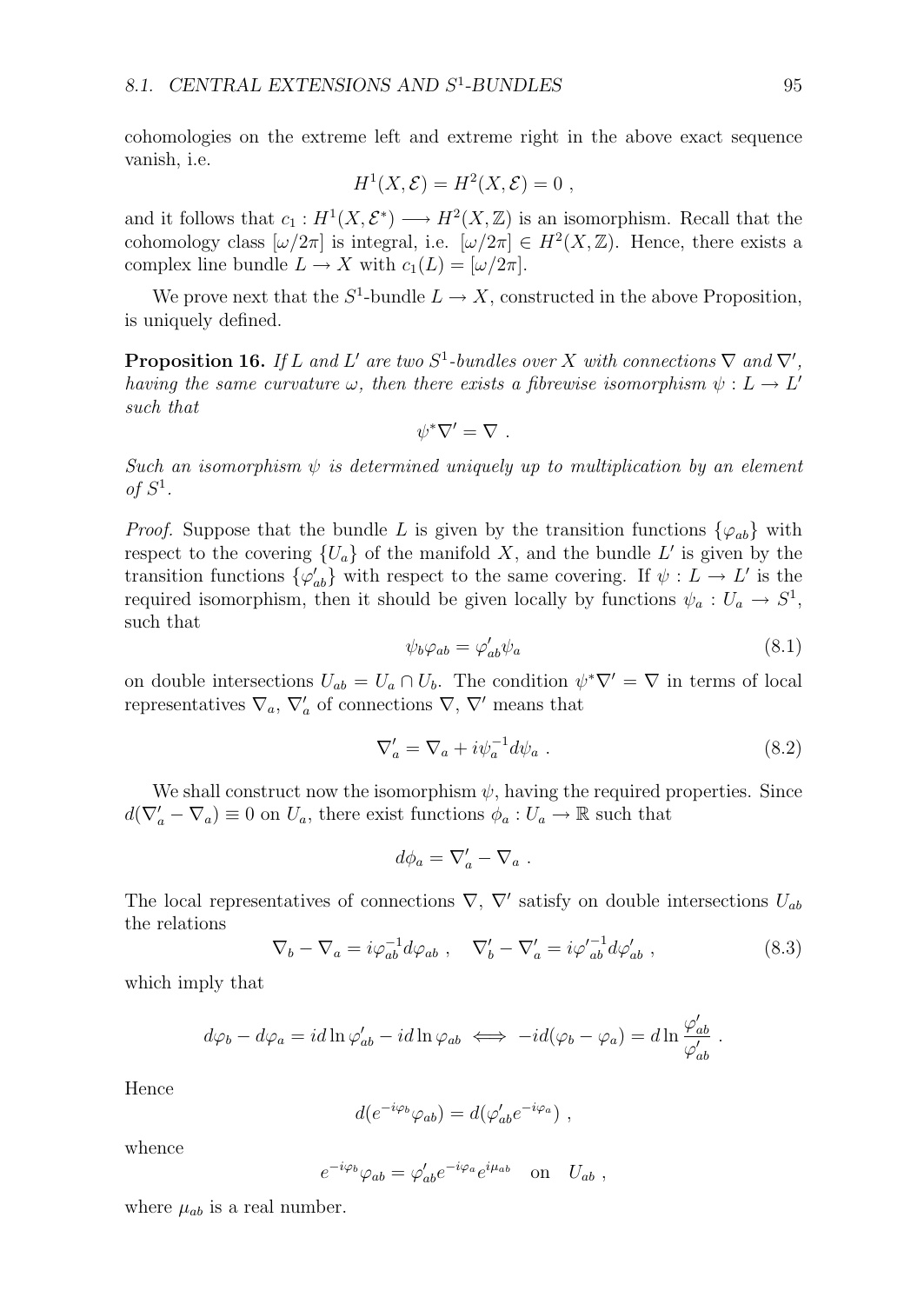The numbers  $\{\mu_{ab}\}\$  define a Čech 1-cocycle on X, hence, due to the simply connectedness of *X*, we can find real numbers  $\{m_a\}$ , such that  $\mu_{ab} = m_b - m_a$ . Then the functions

$$
\psi_a = e^{-i(\varphi_a + m_a)}
$$

satisfy the properties  $(8.1)$ ,  $(8.2)$ , and so determine the required isomorphism  $\psi$ :  $L \rightarrow L'$ .

We analyze next the uniqueness of the constructed isomorphism. Suppose that there exists another isomorphism  $\psi'$  of the same type, given by local representatives  $\{\psi'_a\}$  with respect to the covering  $\{U_a\}$ . The relations (8.1) imply that

$$
\psi_b \varphi_{ab} = \varphi'_{ab} \psi_a \ , \quad \psi'_b \varphi_{ab} = \varphi'_{ab} \psi'_a \ ,
$$

whence

$$
\psi_b(\psi_b')^{-1} = \psi_a(\psi_a')^{-1} =: h
$$

for all *a, b,* i.e. the local representatives  $\{\psi_a\}$  and  $\{\psi'_a\}$  differ by a global function  $h: X \to S^1$ . Then the relations (8.2) imply that

$$
d\varphi_a = \nabla'_a - \nabla_a = i\psi_a^{-1} d\psi_a , \qquad (8.4)
$$

$$
d\varphi_a = i\psi_a^{-1}h^{-1} \cdot h \, d\psi_a + i\psi_a^{-1}h^{-1} \, dh\psi_a \;, \tag{8.5}
$$

whence  $dh = 0$ , i.e.  $h = \text{const.}$ 

Using these Propositions, we can construct for a group  $G$ , acting by smooth transformations on *X*, its central extension  $\tilde{G}$ , acting on the bundle  $L \rightarrow X$ . We assume again that we are given with a closed  $\mathcal{G}$ -invariant 2-form  $\omega$  on X, such that  $\omega/2\pi$  is an integral form. Then, by Prop. 15, we can construct the  $S^1$ -bundle  $L \to X$ with the connection  $\nabla$ , having the curvature, equal to  $\omega$ .

Consider for a given  $q \in \mathcal{G}$  the pull-back  $q^*L$  of  $L$  under the action of  $q$  and provide it with the connection  $\nabla_g = g^*\nabla$ , having the curvature  $g^*\omega = \omega$  (recall that  $\omega$  is invariant under  $\mathcal{G}$ ). According to Prop. 16, there exists an isomorphism  $\psi: L \to g^*L$  such that

$$
\psi^*\nabla_g = \psi^*g^*\nabla = \nabla.
$$

We define  $\hat{\mathcal{G}}$  as a group, consisting of all pairs  $(g, \psi)$ , where  $g \in \mathcal{G}$  and  $\psi$  is an isomorphism  $L \to g^*L$ , for which  $\psi^* \nabla_q = \psi^* g^* \nabla = \nabla$ . Or, equivalently, we can define *G* as a group, consisting of pairs  $(g, \varphi)$ , where  $g \in \mathcal{G}$  and  $\varphi : L \to L$  is a fibrewise isomorphism, covering the action of *g* on *X*, and having the property that  $\varphi^* \nabla = \nabla$ . Note that the fibrewise map  $\varphi : L \to L$  of the above type, covering the action of *g* on *X*, is uniquely determined by the element *g* and the image  $\varphi(\lambda_0)$  of an arbitrary fixed point  $\lambda_0 \in L_{x_0}, x_0 \in X$ .

### **8.2 Central extensions of loop algebras and groups**

Consider first *central extensions of the loop algebra L*g. As we have pointed out in Sec. 4.1, any such extension is determined by a cocycle  $\omega \in H^2(L\mathfrak{g}, \mathbb{R})$ , or, in other words, by a closed bilinear skew-symmetric form  $\omega$  :  $L\mathfrak{g} \times L\mathfrak{g} \to \mathbb{R}$ . We can assume, according to Rem. 11 at the end of Sec. 7.2, that the form  $\omega$  is invariant under the

 $\Box$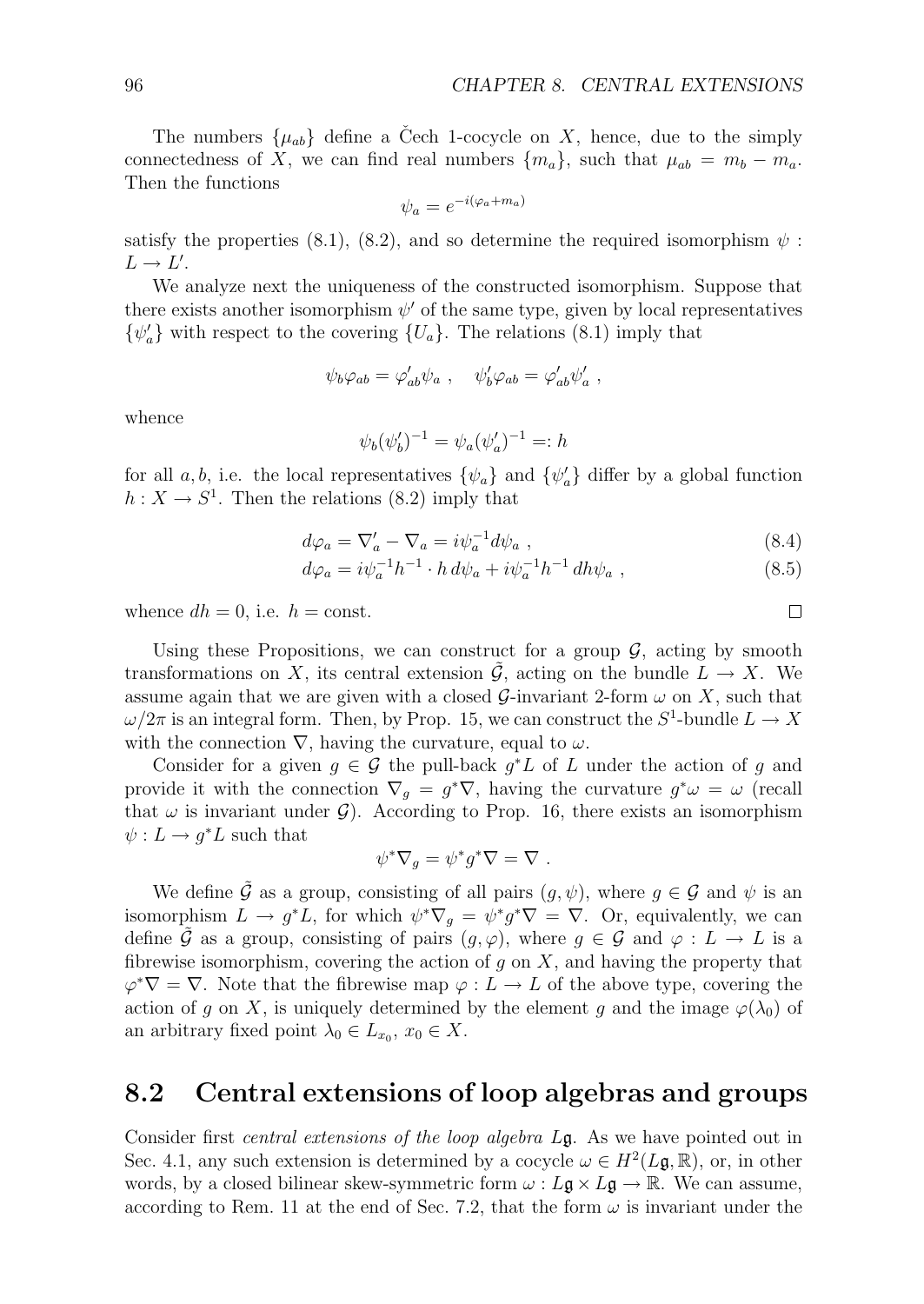adjoint action of the group *G*. Any such form on *L*g, according to Prop. 14 from Sec. 7.2, in the case of a semisimple Lie group *G* is given by the formula

$$
\omega(\xi,\eta) = \omega_0(\xi,\eta) = \frac{1}{2\pi} \int_0^{2\pi} \langle \xi(e^{i\theta}), \eta'(e^{i\theta}) \rangle d\theta , \quad \xi, \eta \in L\mathfrak{g} ,
$$

where  $\langle \cdot, \cdot \rangle$  is an invariant inner product on the Lie algebra g. This yields a description of all central extensions  $L\mathfrak{g}$  (in the case of a semisimple group *G*) in<br>tarms of the sehemology  $H_3^3(\mathfrak{g}, \mathbb{R})$  (of Ex. 28 in Sec. 4.2) terms of the cohomology  $H^3(\mathfrak{g}, \mathbb{R})$  (cf. Ex. 28 in Sec. 4.2).

However, not every central extension of the loop algebra *L*g generates a central extension of the loop group *LG*, even in the case of a simply connected group *G*. For that the form  $\omega$  should be integral in the sense of the definition, given in the beginning of Sec. 8.1. More precisely, the following theorem is true.

**Theorem 9** (Pressley–Segal [65], Theor. 4.4.1)**.** *If the Lie group G is simply connected, then a central extension*  $L\mathfrak{g}$  *of the loop algebra*  $L\mathfrak{g}$  *is associated with some*<br>central extension  $\widetilde{LC}$  of the leap group  $LC$  if and only if the corresponding form *central extension LG*<sup>f</sup> *of the loop group LG if and only if the corresponding form*  $ω/2π$  *on LG* (where  $ω$  *is the cocycle of the central extension*  $L$ **g**) *is an integral form. In this case the central extension*  $LG$  *is uniquely determined by the cocycle*  $\omega$ *.* 

*Proof.* The sufficiency of the integrality condition of the form  $\omega/2\pi$  follows from the argument in the previous Section (cf. Prop. 15). Namely, we apply the construction of Prop. 15 to the case, when the group  $\mathcal G$  is the loop group  $LG$  and the manifold *X* coincides also with *LG*. According to Sec. 8.1, we can construct for an integral form  $\omega/2\pi$  a complex line bundle *L* over *LG* with a connection  $\nabla$ , having the curvature, equal to  $\omega$ . Then we define the central extension  $LG$  as the group of bundle automorphisms of *L*, covering left translations of *LG* by elements of *LG*.

We prove the necessity of the integrality condition in the general setting of Sec. 8.1. If a central extension

$$
1\to S^1\to \tilde{\mathcal{G}}\to \mathcal{G}\to 1
$$

of a Lie group G is generated by a cocycle  $\omega$  on the Lie algebra  $\mathfrak{G}$ , then the form  $ω/2π$  represents the 1st Chern class of a complex line bundle over *X*, associated with  $S^1$ -bundle  $\tilde{\mathcal{G}} \to \mathcal{G}$ . Hence, it must be integral.

It remains to prove the uniqueness of the central extension  $\tilde{\mathcal{G}}$  of  $\mathcal{G}$ , corresponding to the cocycle  $\omega$ . We note first that a central extension  $\hat{\mathcal{G}} \to \mathcal{G}$  is trivial, if the corresponding cocycle  $\omega$  is trivial. Indeed, in this case the principal  $S^1$ -bundle  $\mathcal{G} \to \mathcal{G}$  has a flat connection. So we can define a splitting homomorphism  $\sigma : \mathcal{G} \to \mathcal{G}$ by associating with an element  $q \in \mathcal{G}$  the end-point of a horizontal lift of any path in *G*, connecting  $e \in \mathcal{G}$  with *q* (recall that  $\mathcal{G}$  is simply connected). To prove the uniqueness in the general case, suppose that there are two central extensions  $\hat{G}$  and  $\tilde{\mathcal{G}}'$  of  $\mathcal{G}$ , corresponding to the same cocycle  $\omega$ . Then from the two principal  $S^1$ bundles  $p : \tilde{\mathcal{G}} \to \mathcal{G}$  and  $p' : \tilde{\mathcal{G}}' \to \mathcal{G}$  we can form a "difference" bundle  $p'' : \tilde{\mathcal{G}}'' \to \mathcal{G}$ , which is a central extension of  $G$ , corresponding to the trivial cocycle. To define  $\tilde{\mathcal{G}}'$ <sup>*''*</sup>, we first pull back  $\tilde{\mathcal{G}}'$  to  $\tilde{\mathcal{G}}$  by *p* to get a subbundle  $p^*(\tilde{\mathcal{G}}')$  of the fibre product  $\tilde{\mathcal{G}} \times_{\mathcal{G}} \tilde{\mathcal{G}}'$ . The circle  $S^1$  is mapped into  $\tilde{\mathcal{G}} \times_{\mathcal{G}} \tilde{\mathcal{G}}'$  by the homomorphism  $u \mapsto (u, u^{-1})$ . We define  $\tilde{\mathcal{G}}''$  as the quotient of  $p^*(\tilde{\mathcal{G}}')$  by the image of this homomorphism. Now, as we have proved, the difference extension  $\hat{\mathcal{G}}''$  should be trivial, which implies that both central extensions  $\tilde{G}$  and  $\tilde{G}'$  are equivalent.  $\Box$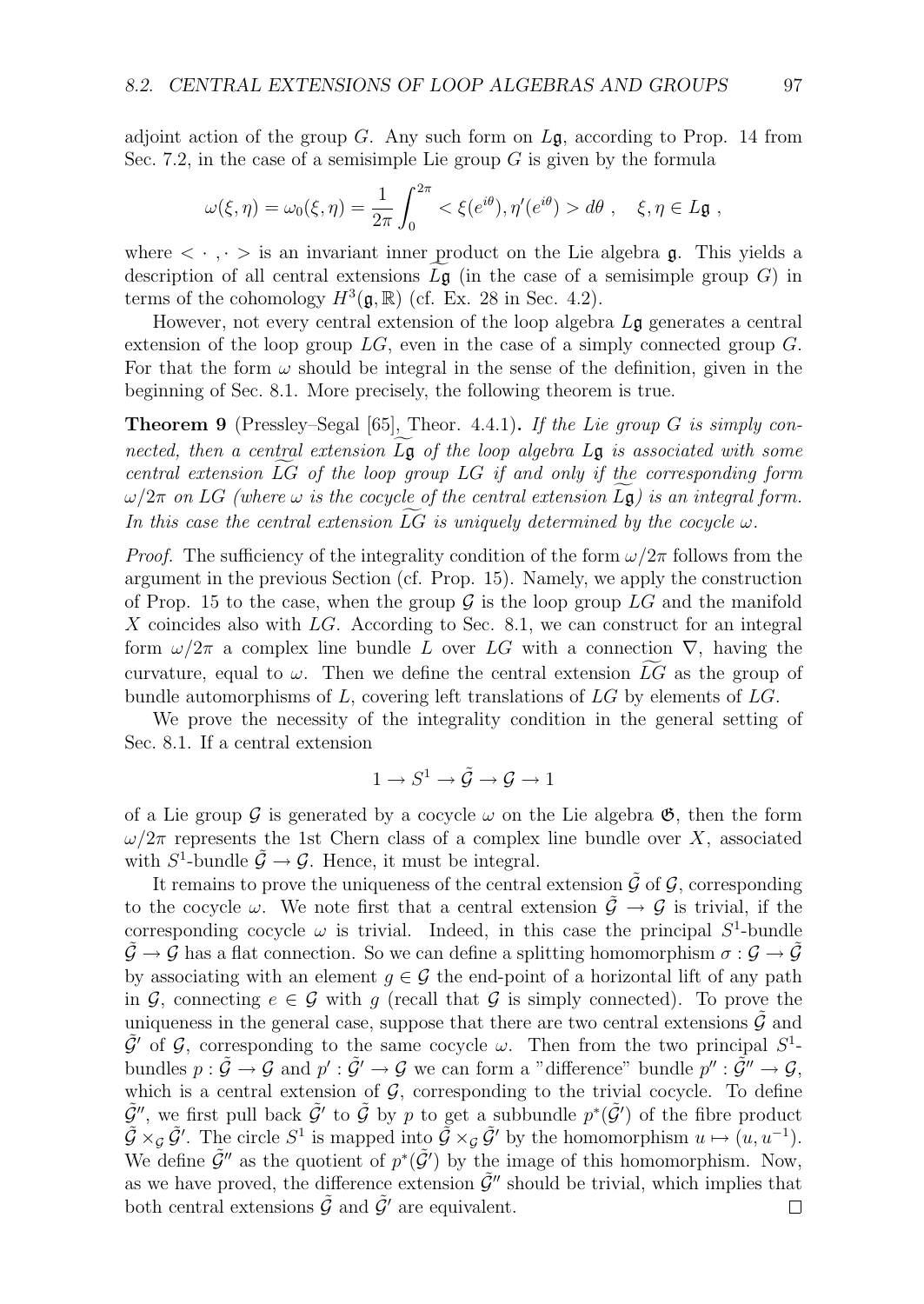*Remark* 17. Let us discuss in more detail the integrality condition of the form  $\omega/2\pi$ , required in the above Theorem. We have pointed out earlier in Sec. 7.2 that the form  $\omega$  is uniquely determined by the choice of an invariant inner product on the semisimple Lie algebra  $\mathfrak{g}$ . If this algebra  $\mathfrak{g}$  is simple, then all invariant inner products on it are proportional to each other and among those, satisfying the integrality condition, there exists a minimal one. It is called the *basic inner product* and the corresponding central extension is called the *basic central extension* of the loop group LG. The Killing form on **g** satisfies the integrality condition and so is an integer multiple of the basic inner product. (The corresponding integer proportionality coefficient in the case of a simply laced group *G* coincides with the Coxeter number of *G*.)

The integrality condition can be also formulated in terms of co-roots  $\alpha^{\vee}$  of the algebra g. Namely, the *form*  $\omega/2\pi$  *is integral if and only if the inner product*  $(\alpha^{\vee}, \alpha^{\vee})$ *is an even number for all co-roots*  $\alpha^{\vee}$  *of the algebra* g (cf. [65], Sec. 4.4).

*Remark* 18 ([65], Sec. 4.11)*.* At the end of Sec. 4.2 we have remarked that in the case of the loop algebra *L*g there is an isomorphism

$$
H^q(L\mathfrak{g}) = H^q(L\mathfrak{g}, \mathbb{R}) \longrightarrow H^q_{\text{top}}(LG, \mathbb{R}) .
$$

This isomorphism can be used for the computation of the *cohomologies of the loop algebra*  $L\mathfrak{g}$ . Namely, since  $LG$  is diffeomorphic to  $\Omega G \times G$ , the cohomologies  $H_{\text{top}}^{*}(LG,\mathbb{R})$  coincide with the tensor product of cohomologies  $H_{\text{top}}^{*}(\Omega G,\mathbb{R})\otimes$  $H^*_{\text{top}}(G,\mathbb{R})$ .

But in the case of a compact Lie group  $G$ , as we have pointed out in Sec. 4.2, we have

$$
H^*_{\text{top}}(G,\mathbb{R}) \cong H^*(\mathfrak{g}) \ .
$$

The cohomologies *H<sup>∗</sup>*(g) form an exterior algebra with *r* generators of odd-dimensional degrees, where *r* is the rank of *G*, and the generators correspond to generators of the algebra of invariant polynomials on g. By this correspondence we associate with an invariant polynomial of degree *k* a symmetric *k*-linear function  $P : \mathfrak{g} \times \cdots \times \mathfrak{g} \to \mathbb{R}$ , and use this function to define a skew-symmetric form *S* of degree 2*k −* 1, having the form

$$
S(\xi_1, \ldots, \xi_{2k-1}) =
$$
  
=  $\sum_{\sigma} (-1)^{\text{sgn}(\sigma)} P([\xi_{\sigma(1)}, \xi_{\sigma(2)}], [\xi_{\sigma(3)}, \xi_{\sigma(4)}], \ldots, [\xi_{\sigma(2k-3)}, \xi_{\sigma(2k-2)}], \xi_{\sigma(2k-1)})$ , (8.6)

where the summation in the formula  $(8.6)$  is taken over all possible permutations  $\sigma$  of the set  $\{1, 2, \ldots, 2k - 1\}$ . If, in particular,  $G = U(n)$ , then one can choose for generators of the algebra of invariant polynomials the functions  $P_1, \ldots, P_n$  with  $P_i(A) = \text{tr}(A^j).$ 

The de Rham cohomologies  $H^*_{top}(\Omega G,\mathbb{R})$  (in the case of a simply connected group *G*) may be computed in terms of the cohomologies  $H^*_{top}(G,\mathbb{R})$ . Namely, the cohomologies  $H^*_{\text{top}}(\Omega G,\mathbb{R})$  form an algebra, generated by polynomials of evendimensional degrees, obtained from generators of the algebra  $H^*_{\text{top}}(G,\mathbb{R})$  with the help of the transgression map. More precisely, consider the evaluation map

$$
S^1 \times \Omega G \longrightarrow G , \quad (\theta, \gamma) \longmapsto \gamma(\theta) \in G .
$$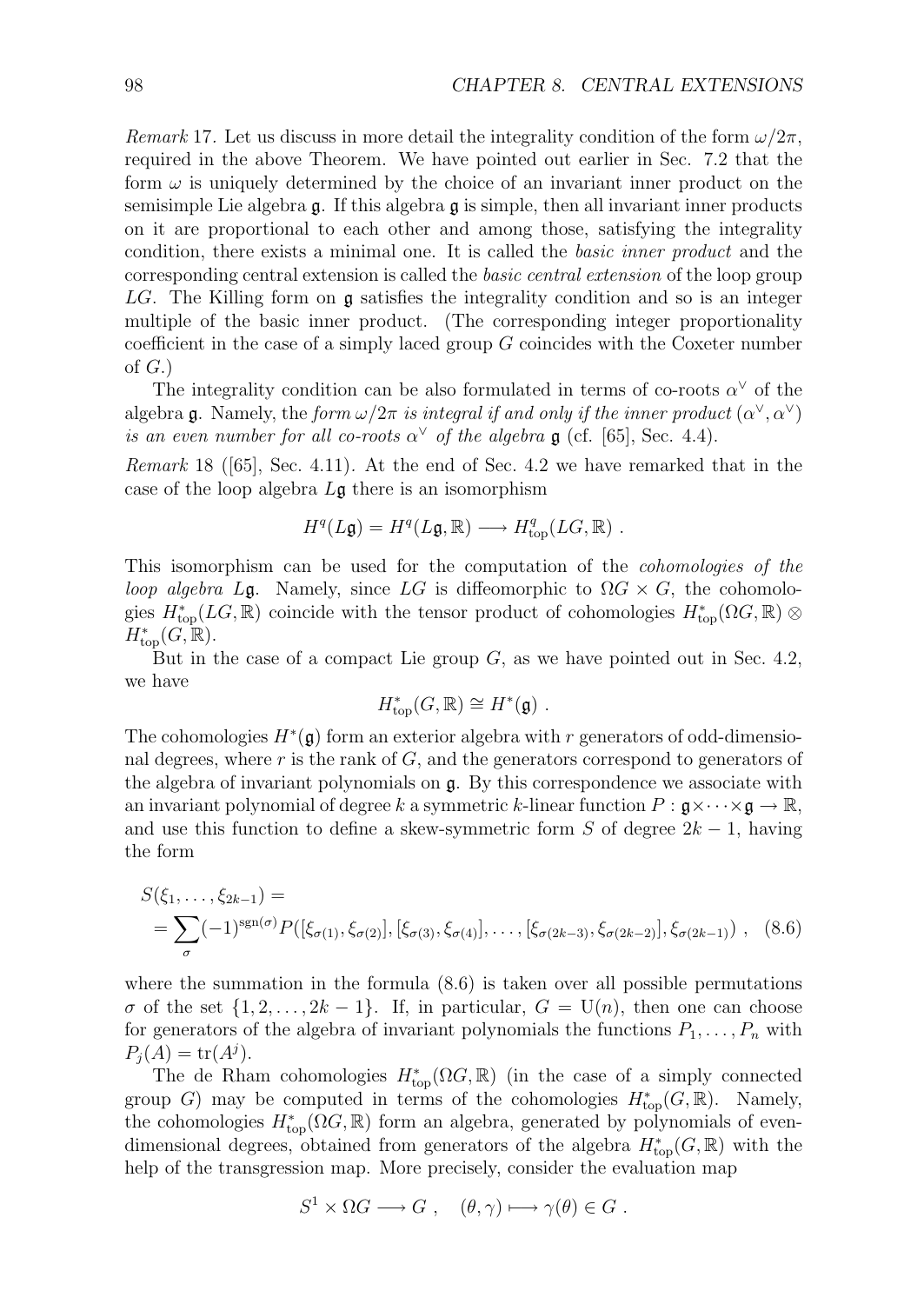The differential forms on *G*, which are the generators of the algebra  $H^*_{\text{top}}(G,\mathbb{R})$ , may be first pulled up to  $S^1 \times \Omega G$  by the evaluation map, and then integrated over  $S^1$ . The obtained even-dimensional classes generate the algebra  $H^*_{top}(\Omega G,\mathbb{R})$ . More precisely, the image of the  $(2k-1)$ -form *S* from the formula (8.6) under the described transgression map coincides with a  $(2k-2)$ -form  $\Sigma$  on  $\Omega G$ , which value at a point  $\gamma \in \Omega G$  on vectors  $\xi_1, \ldots, \xi_{2k-2} \in \Omega \mathfrak{g}$  is equal to

$$
\Sigma_{\gamma}(\xi_1,\ldots,\xi_{2k-2}) = \frac{1}{2\pi} \int_0^{2\pi} S(\xi_1(\theta),\ldots,\xi_{2k-2}(\theta),\gamma(\theta)^{-1}\gamma'(\theta)) d\theta.
$$

### **8.3 Coadjoint representation of loop groups**

To describe the *coadjoint representation of the loop group LG* of a compact Lie group *G*, we fix an invariant inner product  $\langle \cdot, \cdot \rangle$  on the Lie algebra g. It generates an inner product on the loop algebra *L*g by the formula

$$
<\xi, \eta> := \frac{1}{2\pi} \int_0^{2\pi} \langle \xi(\theta), \eta(\theta) \rangle d\theta, \quad \xi, \eta \in L\mathfrak{g}.
$$

The adjoint action of the loop algebra  $L\mathfrak{g}$  on the central extension  $L\mathfrak{g}$  of  $L\mathfrak{g}$ , deter-<br>mined by a securic  $L(\mathfrak{g}, \mathfrak{g})$  is given by the formula mined by a cocycle  $\omega(\xi, \eta)$ , is given by the formula

$$
\eta \cdot (\xi, s) := ([\eta, \xi], \omega(\eta, \xi)) ,
$$

where  $\eta \in L\mathfrak{g}, (\xi, s) \in L\mathfrak{g} = L\mathfrak{g} \oplus \mathbb{R}$ . It is generated by the adjoint action of the group  $LG$  on  $L\mathfrak{g}$ , defined by the formula

$$
\gamma \cdot (\xi, s) = (\gamma \cdot \xi, s - \langle \gamma^{-1} \gamma', \xi \rangle) ,
$$

where  $\gamma \in LG$ ,  $(\xi, s) \in L\mathfrak{g}$  and  $\gamma \cdot \xi$  denotes the (pointwise) adjoint action of the loop group *LG* on its Lie algebra *L*g.

Consider the coadjoint action of the loop group *LG* on the dual space  $(L\mathfrak{g})^*$ . We note, first of all, that the dual space of the Frechet space  $L\mathfrak{g} = C^{\infty}(S^1, \mathfrak{g})$  coincides with the space

$$
(L\mathfrak{g})^* = \mathcal{D}'(S^1, \mathfrak{g}^*) = \mathcal{D}'(S^1) \otimes \mathfrak{g}^*,
$$

i.e. with the space of distributions on *S*<sup>1</sup> with values in g*<sup>∗</sup>*. Using the invariant inner product on the Lie algebra  $\mathfrak{g}$ , we can identify this space with the space of distributions on *S*<sup>1</sup> with values in the Lie algebra g. Under this identification, the "smooth" part of (*L*g)*<sup>∗</sup>*, consisting of regular distributions in (*L*g)*<sup>∗</sup>*, corresponds to the space  $L\mathfrak{g}^* = C^\infty(S^1, \mathfrak{g}^*)$  or the space  $L\mathfrak{g} = C^\infty(S^1, \mathfrak{g})$ .

We describe first the coadjoint action of the loop group *LG* on the smooth part of  $(L\tilde{g})^* = (L\tilde{g})^* \oplus \mathbb{R}$ , which coincides with  $L\tilde{g}^* \oplus \mathbb{R} \cong L\tilde{g} \oplus \mathbb{R}$ . It is given by the formula

$$
\gamma \cdot (\varphi, s) = (\gamma \cdot \varphi + s \gamma' \gamma^{-1}, s) ,
$$

where  $\gamma \in LG$ ,  $(\varphi, s) \in L\mathfrak{g} \oplus \mathbb{R}$ , and  $\gamma \cdot \varphi$  denotes, as above, the adjoint action of the loop group *LG* on its Lie algebra *L*g. It's easy to see that the map  $S(\gamma) := \gamma' \gamma^{-1} \in$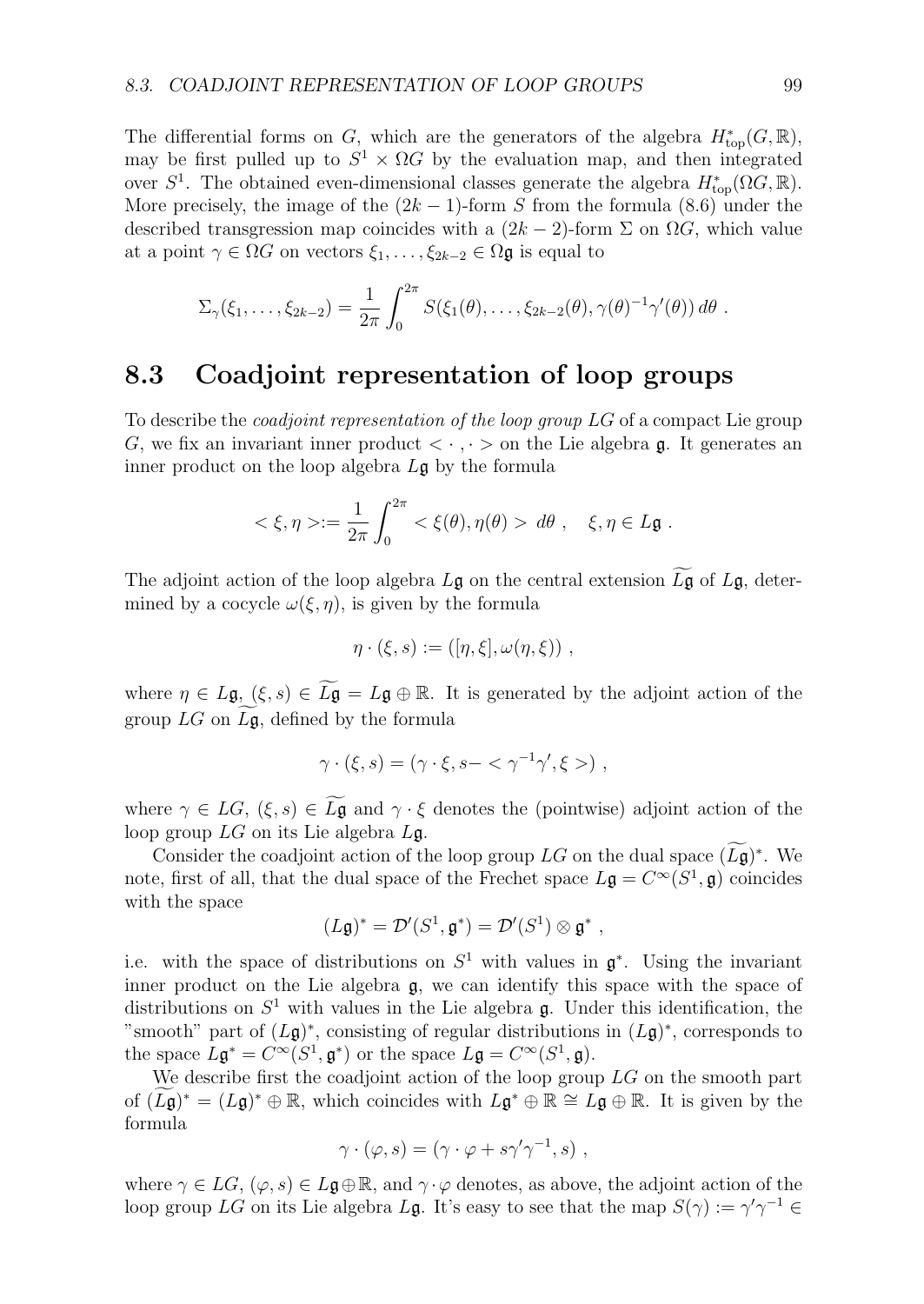$L\mathfrak{g}$  defines a 1-cocycle in the space  $C^1(LG, L\mathfrak{g})$  of 1-cochains on  $LG$  with values in *L*g, i.e. it satisfies the relation

$$
S(\gamma_1\gamma_2)=\gamma_1\cdot S(\gamma_2)+S(\gamma_1).
$$

We describe now the orbits of regular elements ( $\varphi$ , s) from  $(L\mathfrak{g})^* \oplus \mathbb{R}$  under the action of the loop group *LG*. For that note that any element  $(\varphi, s) \in L\mathfrak{g} \times \{s\}, s \neq 0$ , is uniquely determined by a path  $\psi : \mathbb{R} \to G$ , satisfying the ordinary differential equation

$$
\frac{d\psi}{dt}\psi^{-1} = -\frac{\varphi}{s} \iff \frac{d\ln\psi}{dt} = -\frac{\varphi}{s}
$$

with the initial condition  $\psi(0) = e$ . It follows from the periodicity of  $\varphi$  with respect to  $\theta$  that the shifted  $\psi(\theta + 2\pi)$  is also a solution of this equation together with  $\psi(\theta)$ . From the uniqueness theorem we obtain that

$$
\psi(\theta + 2\pi) = \psi(\theta) M_{\varphi} ,
$$

where the monodromy  $M_{\varphi}$  is defined by  $M_{\varphi} := \psi(2\pi)$ .

The coadjoint action of  $\gamma \in LG$  on a regular element  $(\varphi, s) \in L\mathfrak{g} \times \{s\}$  in terms of *ψ* corresponds to

$$
\varphi \xrightarrow{\gamma} \widetilde{\varphi} = \gamma \cdot \varphi + s\gamma'\gamma^{-1}
$$
  

$$
\downarrow \qquad \qquad \downarrow
$$
  

$$
\psi \xrightarrow{\gamma} \widetilde{\psi}(\theta) = \gamma(\theta)\psi(\theta)\gamma(0)^{-1}
$$
  

$$
\downarrow \qquad \qquad \downarrow
$$
  

$$
M_{\varphi} \xrightarrow{\gamma} M_{\widetilde{\varphi}} = \gamma(0)M_{\varphi}\gamma(0)^{-1}
$$

i.e. the coadjoint action of *γ* on  $(Lg)$ <sup>\*</sup> generates (in terms of the monodromy  $M_{\varphi}$ ) an inner automorphism of the group *G*. Hence, we obtain a *1–1 correspondence between the orbits of regular elements of* (*L*g)*<sup>∗</sup> × {s} with respect to the coadjoint action of the loop group LG and the conjugacy classes of elements M<sup>φ</sup> in the group G*. Under this correspondence the isotropy subgroup of an element  $(\varphi, s)$  in the loop group *LG* corresponds to the centralizer of the monodromy  $M_{\varphi}$  in the group *G*.

We note that the orbit of an element  $(\varphi, s)$  is integral, if *s* is an integer and the corresponding conjugacy class of the monodromy  $M \in G$  has the following property. The centralizer of  $M$  is a maximal torus  $T$  in  $G$  (with the Lie algebra  $t$ ), in which terms *M* can be written in the form:  $M = \exp{\frac{\xi}{s}}$  for an element  $\xi \in \mathfrak{t} \subset \mathfrak{t}^*$ , belonging to the lattice of characters  $\hat{T}$  (cf. [65], Sec. 4.3, for details).

### **Bibliographic comments**

A key reference for this Chapter is the Pressley–Segal book [65]. In particular, the Propositions 15 and 16 are proved in Ch.4 (Prop. 4.5.3) of this book. The Theorem 9 on central extensions of loop groups is contained in Theor. 4.4.1 of [65]. The coadjoint representation of the loop group is described in Sec. 4.3 of [65].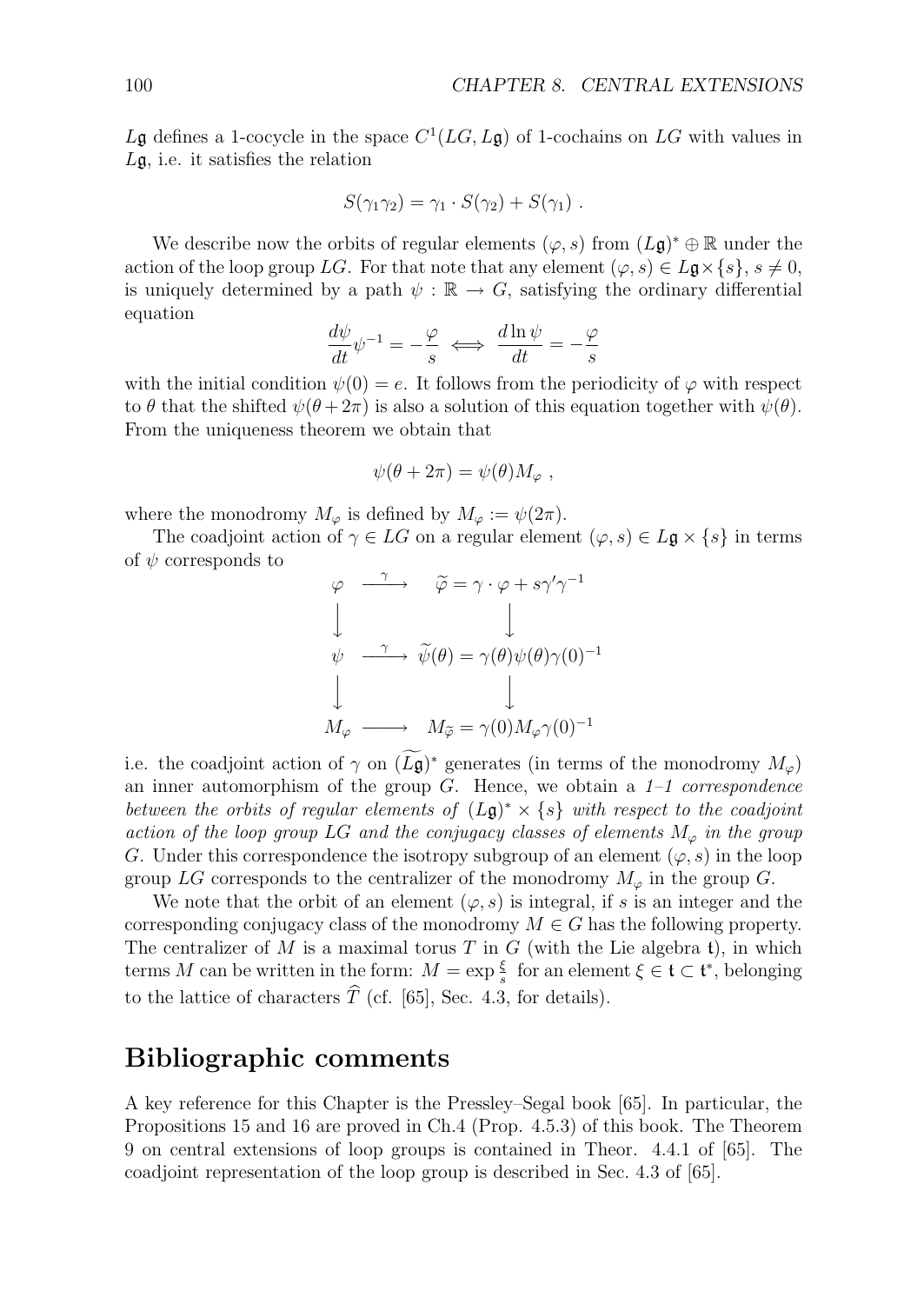### **Chapter 9**

## **Grassmann realizations**

In this Chapter we introduce the "widest" space of loops, to which the most part of the theory applies, namely, the Sobolev space of "half-differentiable" loops on *S*<sup>1</sup>. This space contains the loop space  $\Omega G$ , studied in previous sections, as a "smooth" part. In Sec. 9.2 we construct the Grassmann realization of this extended loop space and then apply the same idea to define the Grassmann realization of the "smooth" part  $\Omega G$ . We end up with the postponed proof of the factorization theorem from Sec. 7.1, using the Grassmann realization of Ω*G*.

### **9.1 Sobolev space of half-differentiable loops**

We consider first the *Sobolev space of* real-valued *half-differentiable functions* on *S*<sup>1</sup>. This is a Hilbert space

$$
V := H_0^{1/2}(S^1, \mathbb{R}) ,
$$

which consists of functions  $f \in L^2(S^1,\mathbb{R})$  with zero mean value over the circle, having the generalized derivative of order  $1/2$  in  $L^2(S^1, \mathbb{R})$ .

It may be shown (cf. [82]) that the Fourier series of a function  $f \in H_0^{1/2}(S^1,\mathbb{R})$ :

$$
f(z) \equiv f(\theta) = \sum_{k \neq 0} f_k z^k
$$
,  $f_k = \bar{f}_{-k}$ ,  $z = e^{i\theta}$ ,

converges outside a set of zero (logarithmic) capacity and has a finite *Sobolev norm of order* 1*/*2

$$
||f||_{1/2}^2 = \sum_{k\neq 0} |k||f_k|^2 = 2 \sum_{k>0} k|f_k|^2.
$$

Moreover, by associating with a function  $f \in V$  the sequence  $\{f_k\}$  of its Fourier coefficients, we establish an isometric isomorphism between the Sobolev space *V* and the Hilbert space  $\ell_2^{1/2}$  of sequences  $\{f_k\} \in \ell_2$ , satisfying the relations:  $f_k = \bar{f}_{-k}$ ,  $f_0 = 0$ , and having a finite Sobolev norm:  $\sum_{k \neq 0} |k||f_k|^2 < \infty$ .

We can consider *V* as a natural Hilbert extension of the space  $\Omega_0 := C_0^{\infty}(S^1, \mathbb{R})$ of smooth real-valued functions *f* on *S*<sup>1</sup>, having the zero average over the circle. In terms of their Fourier series, the coefficients  $f_k$  of  $f \in \Omega_0$  decrease faster than any power  $k^n$  with  $n \in \mathbb{N}$ . In fact, *V* coincides with the completion of  $\Omega_0$  with respect to the Sobolev norm.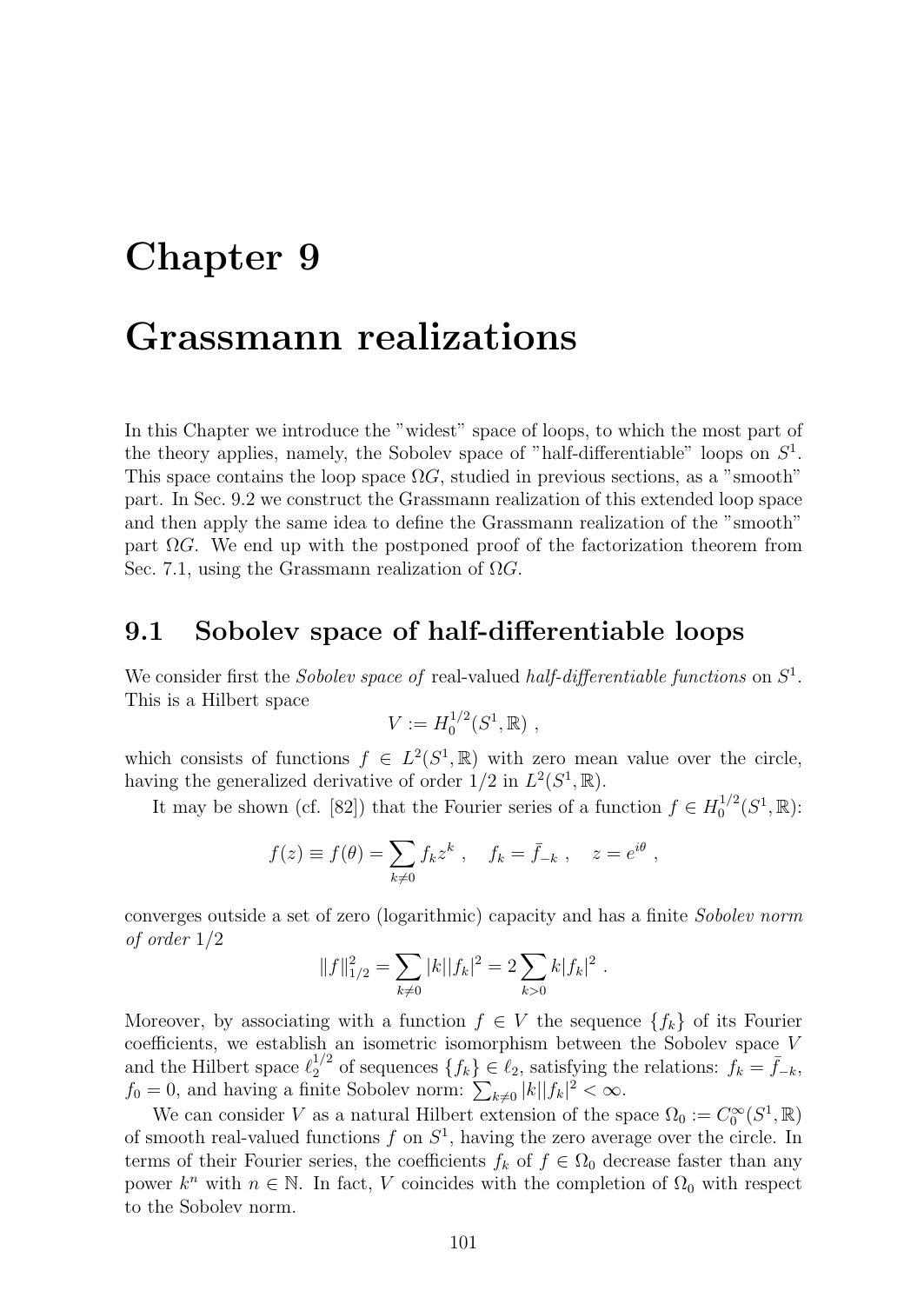The smooth part  $\Omega_0$  of *V* is a Kähler Frechet space, for which a complex and symplectic structures are introduced in the same way, as for the loop space  $\Omega G$  with a compact Lie group *G*.

Namely, a *symplectic structure* on  $\Omega_0$  is given by the 2-form  $\omega : \Omega_0 \times \Omega_0 \to \mathbb{R}$  of the type

$$
\omega(\xi,\eta) = \frac{1}{2\pi} \int_0^{2\pi} \xi(\theta) d\eta(\theta) .
$$

In terms of Fourier decompositions of  $\xi, \eta \in \Omega_0$ :

$$
\xi(z) \equiv \xi(\theta) = \sum_{k \neq 0} \xi_k z^k , \quad \eta(z) \equiv \eta(\theta) = \sum_{k \neq 0} \eta_k z^k , \quad z = e^{i\theta} ,
$$

this form has the following expression

$$
\omega(\xi, \eta) = -i \sum_{k \neq 0} k \xi_k \eta_{-k} = 2 \text{Im} \sum_{k > 0} k \xi_k \bar{\eta}_k.
$$

A *complex structure* operator  $J^0$  on  $\Omega_0$  is given by the *Hilbert transform*  $J^0 \in$  $\text{End}(\Omega_0, \Omega_0)$ , defined by the formula

$$
(J^0\xi)(\theta) = \frac{1}{2\pi} P.V. \int_0^{2\pi} k(\theta, \varphi)\xi(\varphi)d\varphi
$$
 (9.1)

with the kernel

$$
k(\theta, \varphi) = \cot \frac{1}{2}(\theta - \varphi)
$$

(the integral is taken in the principal value sense). In terms of Fourier decompositions the operator  $J^0$  is given by the formula

$$
\xi(z) = \sum_{k \neq 0} \xi_k z^k \longmapsto (J^0 \xi)(z) = -i \sum_{k > 0} \xi_k z^k + i \sum_{k < 0} \xi_k z^k.
$$

The introduced complex structure  $J^0$  is compatible with the symplectic structure  $\omega$ and, in particular, defines a *Kähler metric* on  $\Omega_0$  by the formula

$$
g^0(\xi,\eta):=\omega(\xi,J^0\eta)
$$

or, in terms of Fourier decompositions,

$$
g^{0}(\xi,\eta) = 2\text{Re}\sum_{k>0} k\xi_{k}\bar{\eta}_{k} = \sum_{k\neq 0} |k|\xi_{k}\bar{\eta}_{k} .
$$

So, the space  $\Omega_0 = C_0^{\infty}(S^1, \mathbb{R})$  is provided with the structure of a Kähler Frechet space.

The above definitions of the complex structure  $J^0$  and symplectic structure  $\omega$  on the space  $\Omega_0$  extend to its completion *V*. (For the complex structure operator  $J^0$  it's evident and for the symplectic structure  $\omega$  follows immediately from the Cauchy– Schwarz inequality.) So, *V* has the structure of a *Kähler Hilbert space*, provided with the Kähler metric

$$
g^{0}(\xi,\eta) = \omega(\xi,J^{0}\eta) = 2\text{Re}\sum_{k>0} k\xi_{k}\bar{\eta}_{k} = \sum_{k\neq 0} |k|\xi_{k}\bar{\eta}_{k} .
$$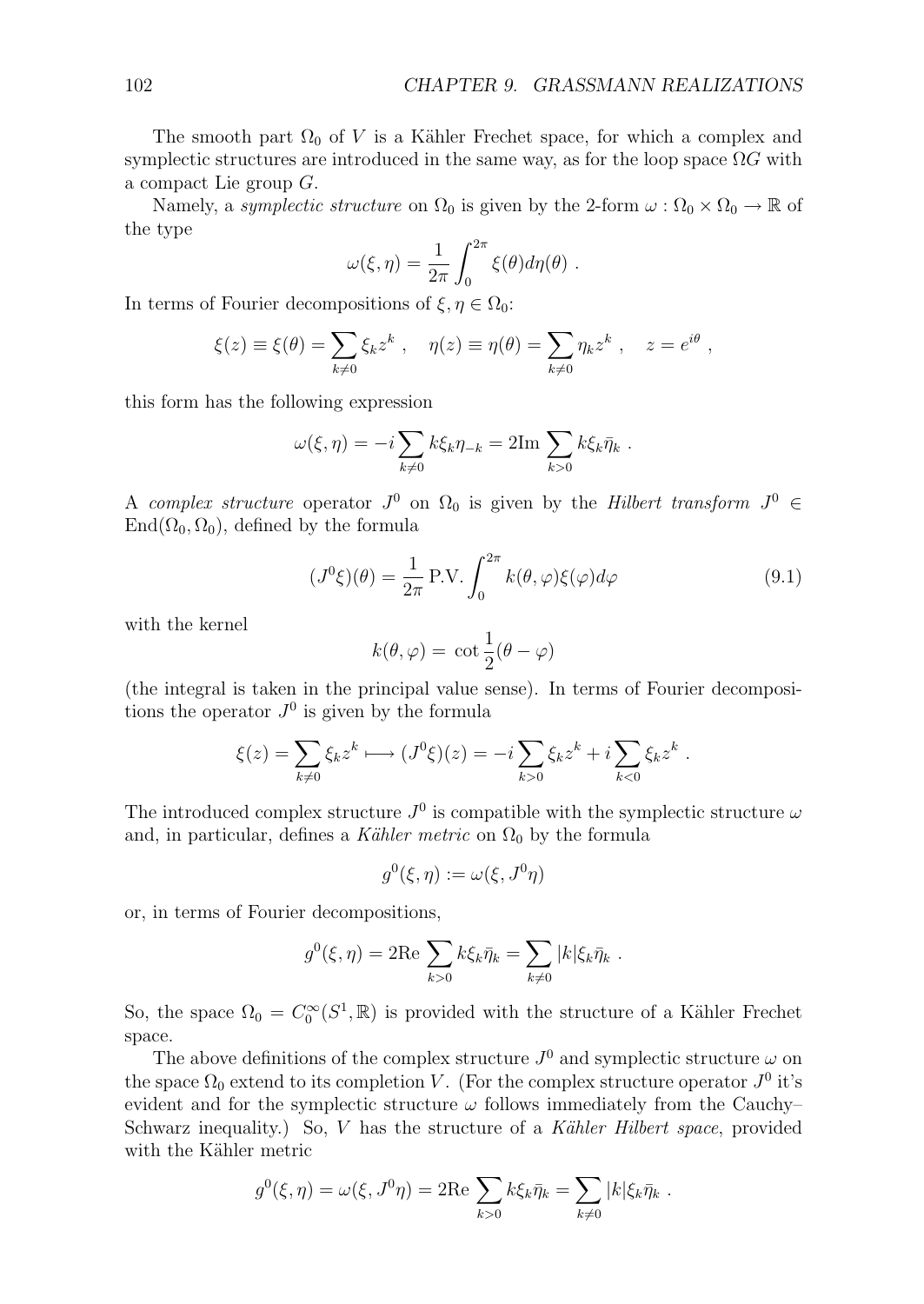The complexification

$$
V^{\mathbb{C}} = H_0^{1/2}(S^1, \mathbb{C})
$$

of *V* is a complex Hilbert space and the Kähler metric  $q<sup>0</sup>$  on *V* extends to a *Hermitian inner product* on  $V^{\mathbb{C}}$ , given by the formula

$$
\langle \xi, \eta \rangle = \sum_{k \neq 0} |k| \xi_k \bar{\eta}_k .
$$

We extend the symplectic form  $\omega$  and the complex structure operator  $J^0$  complex linearly to  $V^{\mathbb{C}}$ .

The space  $V^{\mathbb{C}}$  can be decomposed into the direct sum of subspaces

$$
V^{\mathbb{C}} = W_+ \oplus W_- ,
$$

where  $W_+$  is the  $(\mp i)$ -eigenspace of the operator  $J^0 \in \text{End } V^\mathbb{C}$ . In other words,

$$
W_+ = \{ f \in V^{\mathbb{C}} : f(z) = \sum_{k>0} f_k z^k \}, \quad W_- = \overline{W}_+ = \{ f \in V^{\mathbb{C}} : f(z) = \sum_{k<0} f_k z^k \}.
$$

The subspaces  $W_{\pm}$  are isotropic with respect to the symplectic form  $\omega$  (i.e.  $\omega(\xi, \eta) =$ 0, if  $\xi, \eta \in W_+$  or  $\xi, \eta \in W_-\$ ), and the splitting  $V^{\mathfrak{C}} = W_+ \oplus W_-$  is an orthogonal direct sum with respect to the Hermitian inner product  $\langle \cdot, \cdot \rangle$ . The inner product  $\langle \cdot, \cdot \rangle$  has a simple expression in terms of the decomposition  $V^{\mathbb{C}} = W_+ \oplus W_-\$ :

$$
\langle \xi, \eta \rangle = i\omega(\xi_+, \bar{\eta}_+) - i\omega(\xi_-, \bar{\eta}_-),
$$

where  $\xi$ <sup>+</sup> denotes the projection of  $\xi \in V^{\mathbb{C}}$  onto the subspace  $W$ <sup>+</sup>.

The operator  $J^0$  in terms of the decomposition  $V^{\mathbb{C}} = W_+ \oplus W_-$  has the following matrix representation

$$
J^0 \longleftrightarrow \begin{pmatrix} -i & 0 \\ 0 & i \end{pmatrix} .
$$

There is another useful realization of the space *V* in terms of harmonic functions (cf.  $[58]$ ). Namely, the space *V* can be identified with the space  $\mathcal D$  of (real-valued) harmonic functions *F* in the unit disc  $\Delta$ , such that  $F(0) = 0$ , and the Dirichlet integral

$$
E(F) := \frac{1}{2\pi} \int_{\Delta} \left( \left| \frac{\partial F}{\partial x} \right|^2 + \left| \frac{\partial F}{\partial y} \right|^2 \right) dx dy
$$

is finite. In other words,  $\mathcal{D}$  is the Hilbert space of harmonic functions on  $\Delta$ , having their first derivatives in  $L^2(\Delta)$  and satisfying the normalization condition  $F(0) = 0$ . The norm of  $F \in \mathcal{D}$  is equal, by definition, to the square root of  $E(F)$ . A map  $V \rightarrow \mathcal{D}$ , given by the Poisson integral, establishes an isometric isomorphism of Hilbert spaces *V* and *D*. The inverse map  $\mathcal{D} \to V$  associates with a harmonic function  $F \in \mathcal{D}$  its boundary values on  $\partial \Delta = S^1$  in the Sobolev sense.

We define next the *Sobolev space*  $H^{1/2}(S^1, GL(n,\mathbb{C}))$  of half-differentiable ma*trix functions on*  $S^1$ . It consists of measurable matrix-valued functions  $\gamma : S^1 \rightarrow$  $GL(n,\mathbb{C})$  of the form

$$
\gamma = \sum_{k=-\infty}^{\infty} \gamma_k z^k , \quad z = e^{i\theta} ,
$$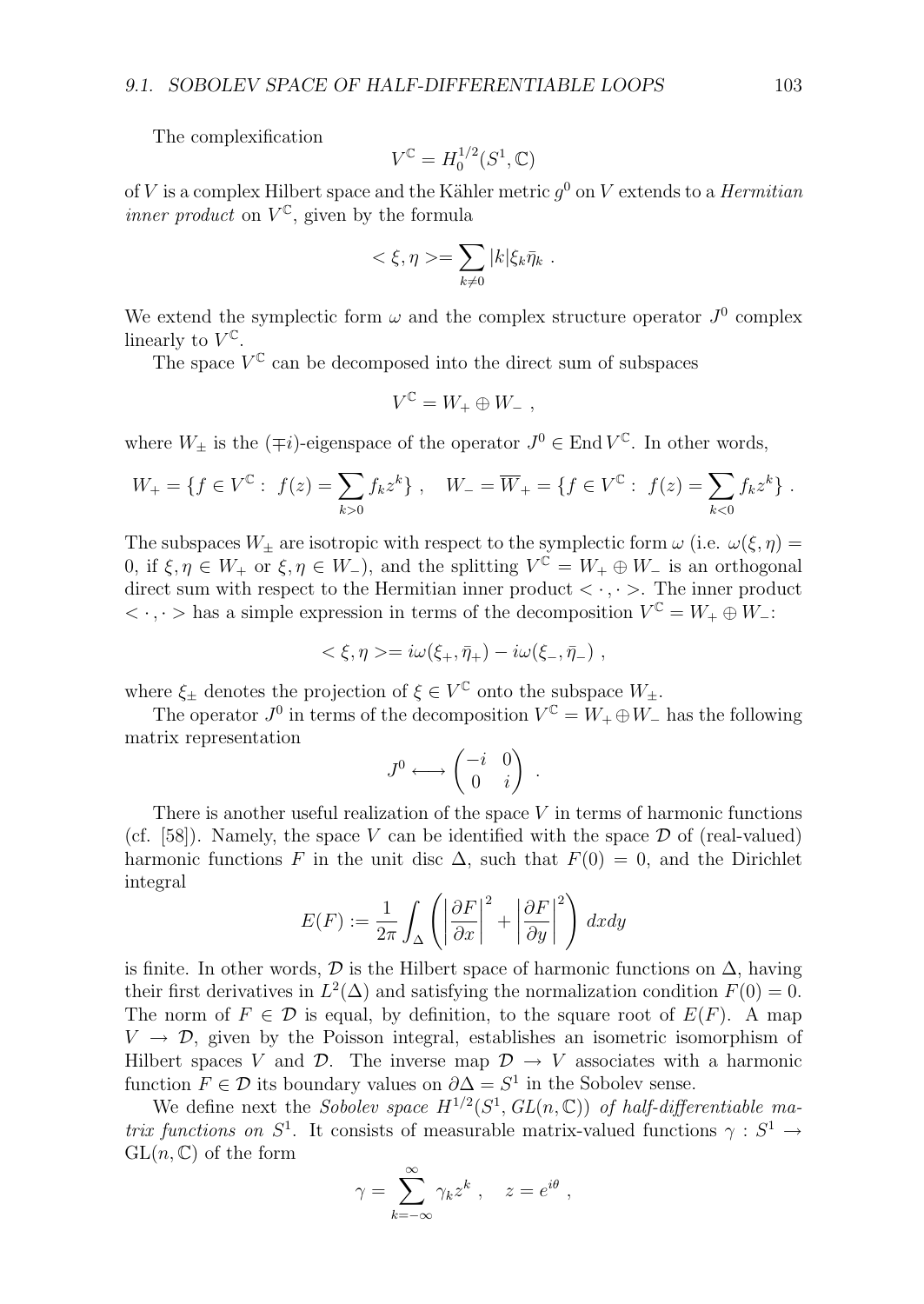with a finite Sobolev norm of order 1*/*2:

$$
\|\gamma\|_{1/2}^2 = \sum_{k=-\infty}^{\infty} |k| \|\gamma_k\|^2 < \infty.
$$

Accordingly, the space  $HGL(n, \mathbb{C}) := H_0^{1/2}(S^1, GL(n, \mathbb{C}))$  denotes the subspace of  $H^{1/2}(S^1, GL(n,\mathbb{C}))$ , consisting of functions  $\gamma$  with Fourier decompositions of the form

$$
\gamma = \sum_{k\neq 0} \gamma_k z^k .
$$

We define also the group  $L_{1/2}(\text{GL}(n,\mathbb{C}))$  of half-differentiable matrix functions. For that we consider the Banach algebra of essentially bounded functions *γ ∈*  $H^{1/2}(S^1, GL(n,\mathbb{C}))$ , provided with the norm  $||\gamma||_{\infty} + ||\gamma||_{1/2}$ . The group of invertible elements in this algebra is called the *group*  $L_{1/2}(GL(n,\mathbb{C}))$  of half-differentiable *matrix functions on S*<sup>1</sup>. It is a Banach Lie group.

In the same way one can define the *Sobolev space HG of half-differentiable loops* in a compact Lie group *G*, realized as a matrix group (i.e. a subgroup of  $U(n)$ ).

### **9.2 Grassmann realization**

Consider first the Grassmann realization of the group  $L_{1/2}(\text{GL}(n,\mathbb{C}))$  of half-differentiable matrix functions on *S*<sup>1</sup>.

Take for a complex Hilbert space *H* the space  $H^{(n)} := L^2(S^1, \mathbb{C}^n)$  with a natural polarization, determined by the subspaces

$$
H_+^{(n)} = \{ f \in H : f(z) = \sum_{k \ge 0} f_k z^k \text{ with } f_k \in \mathbb{C}^n, z = e^{i\theta} \}
$$

and

$$
H_{-}^{(n)} = \{ f \in H : f(z) = \sum_{k < 0} f_k z^k \text{ with } f_k \in \mathbb{C}^n \} .
$$

Associate with a loop  $\gamma \in L_{1/2}GL(n,\mathbb{C})$  the multiplication operator

 $M_{\gamma} \in \text{End } H^{(n)}$ ,

which acts on a vector  $f \in L^2(S^1, \mathbb{C}^n)$  by the pointwise application of the matrix  $\gamma(z) \in GL(n, \mathbb{C})$  to the vector  $f(z) \in \mathbb{C}^n$ :

$$
(M_{\gamma}f)(z) := \gamma(z)f(z) .
$$

**Proposition 17.** For any loop  $\gamma \in L_{1/2}GL(n,\mathbb{C})$  the multiplication operator  $M_{\gamma}$ belongs to  $GL_{HS}(H^{(n)})$  (cf. Sec. 5.2 for the definition of the Hilbert–Schmidt group *GLHS).*

*Proof.* Let

$$
\gamma(z) = \sum_{k \in \mathbb{Z}} \gamma_k z^k ,
$$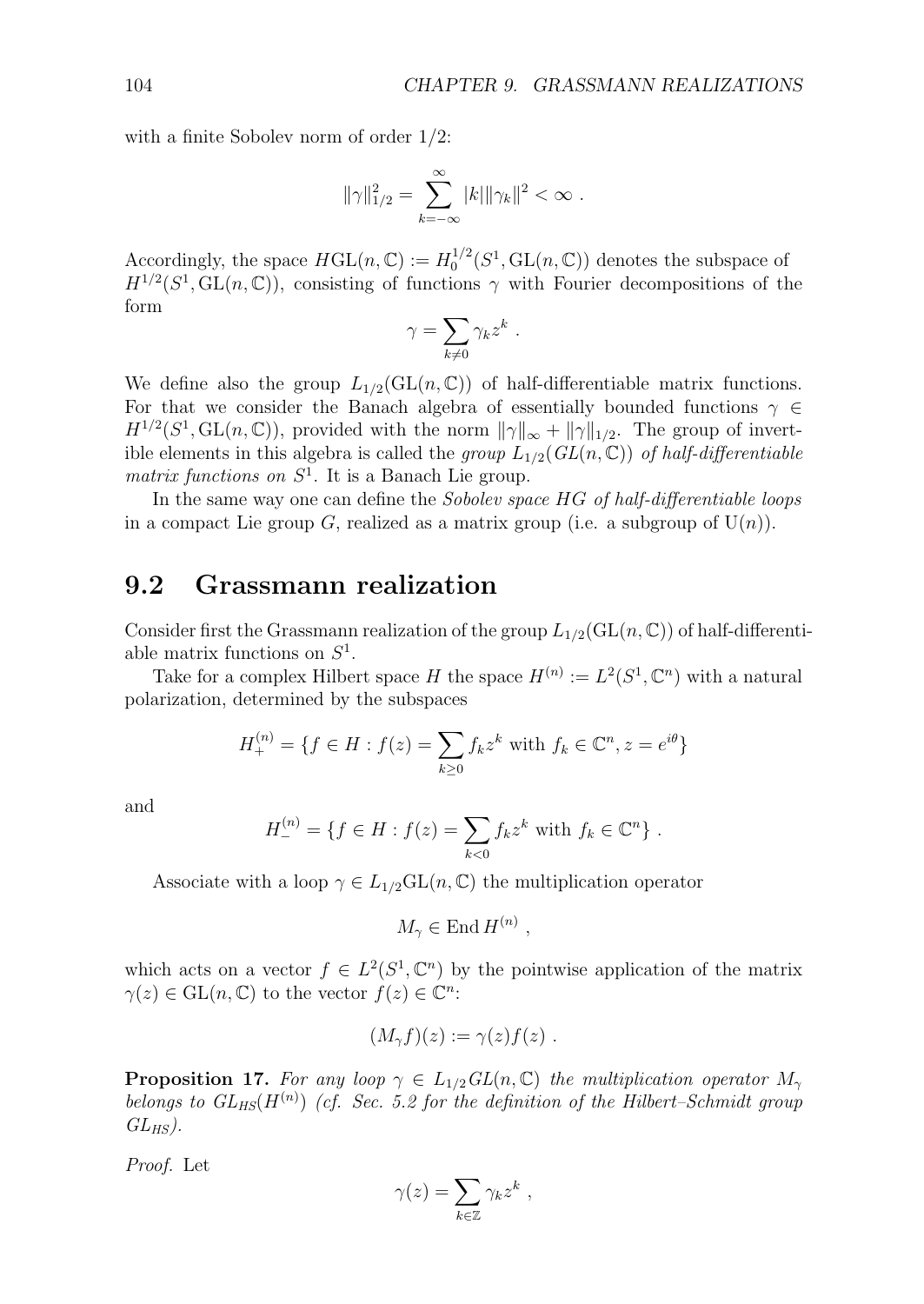where  $\gamma_k \in L(n, \mathbb{C})$ . We choose in  $H^{(n)}$  the basis, given by the functions of the form  $\epsilon_i z^p$ , where  $\{\epsilon_i\}$  is a fixed orthonormal basis in  $\mathbb{C}^n$ ,  $p \in \mathbb{Z}$ . The operator  $M_\gamma$  in this basis has a matrix representation of the form

$$
M_{\gamma} \longleftrightarrow (M_{p,q})_{p,q \in \mathbb{Z}}
$$
, where  $M_{p,q} = \gamma_{q-p} \in L(n, \mathbb{C})$ .

For  $M_{\gamma} \in GL_{HS}(H^{(n)})$ , it's necessary and sufficient that its components, given by the maps

$$
M_{\gamma}^{+-}: H_{+}^{(n)} \to H_{-}^{(n)}
$$
 and  $M_{\gamma}^{-+}: H_{-}^{(n)} \to H_{+}^{(n)}$ ,

are Hilbert–Schmidt operators. In terms of the matrix representation  $(M_{p,q})_{p,q\in\mathbb{Z}}$  it means that the following inequalities should be satisfied

$$
\sum_{p\geq 0, q<0} \|M_{p,q}\|^2 < \infty \quad \text{and} \quad \sum_{p<0, q\geq 0} \|M_{p,q}\|^2 < \infty.
$$

These relations are equivalent to the inequality

$$
\sum_{k\in\mathbb{Z}}k\|\gamma_k\|^2<\infty,
$$

which is satisfied if  $\gamma \in L_{1/2}GL(n,\mathbb{C})$ .

The Grassmann realization of the group  $L_{1/2}G$  can be constructed in the same way, when *G* is realized as a matrix group, i.e. a subgroup of  $U(n)$ . For example, if *G* is a compact semisimple Lie group with the trivial centre, it can be identified with the identity component of the automorphism group of its Lie algebra g. In this case we can choose for *H* the Hilbert space  $L^2(S^1, \mathfrak{g}^{\mathbb{C}})$ , on which the loop group  $L_{1/2}G$  acts by the adjoint representation. By identifying  $\mathfrak{g}^{\mathbb{C}}$  with  $\mathbb{C}^n$  (where *n* is the dimension of the Lie algebra  $\mathfrak{g}$ ) and fixing an invariant inner product on  $\mathfrak{g}$ , we realize  $L_{1/2}G$  as a subgroup of the loop group  $L_{1/2}U(n)$ . Then the above embedding of  $L_{1/2}GL(n,\mathbb{C})$  into  $GL_{HS}(H^{(n)})$  will map  $L_{1/2}U(n)$  into  $U_{HS}(H^{(n)})$ .

We shall describe now the image of the embedding of  $L_{1/2}U(n)$  into  $U_{HS}(H^{(n)}),$ following [65], Sec. 8.3. This embedding defines an action of  $L_{1/2}U(n)$  on  $H^{(n)}$  and, hence, on  $\mathrm{Gr}_{\mathrm{HS}}(H^{(n)})$ . In particular, the image of this action contains the subspaces  $W \in \text{Gr}_{\text{HS}}(H^{(n)})$  of the form  $M_{\gamma}(H_{+}^{(n)}) := \gamma H_{+}^{(n)}$ , where  $\gamma \in L_{1/2}(\mathbb{U}(n))$ . They have the property that  $M_z(W) := zW \subset W$ , since the action of  $\gamma$  commutes with the multiplication by z. It turns out that the set of such subsets  $W \in \mathrm{Gr}_{\mathrm{HS}}(H^{(n)})$ coincides with the image of the action of  $L_{1/2}U(n)$  on  $\text{Gr}_{HS}(H^{(n)})$ .

Before we prove this fact, let's introduce some necessary notations. Denote

$$
Gr_+(H^{(n)}) = \{ W \in Gr_{HS}(H^{(n)}) : zW \subset W \} .
$$

We also denote, as in Secs. 7.1,7.3, by  $L_{1/2}^{\pm}GL(n,\mathbb{C})$  the subgroups of  $L_{1/2}GL(n,\mathbb{C}),$ consisting of loops  $\gamma$ , which are the Sobolev boundary values of holomorphic maps  $\gamma : \Delta_{\pm} \to GL(n, \mathbb{C}).$ 

**Proposition 18** ([65]). The group  $L_{1/2}U(n)$  acts transitively on  $Gr_{+}(H^{(n)})$  and the *isotropy subgroup of*  $H_+^{(n)}$  *coincides with the group*  $U(n)$  *of constant loops.* 

 $\Box$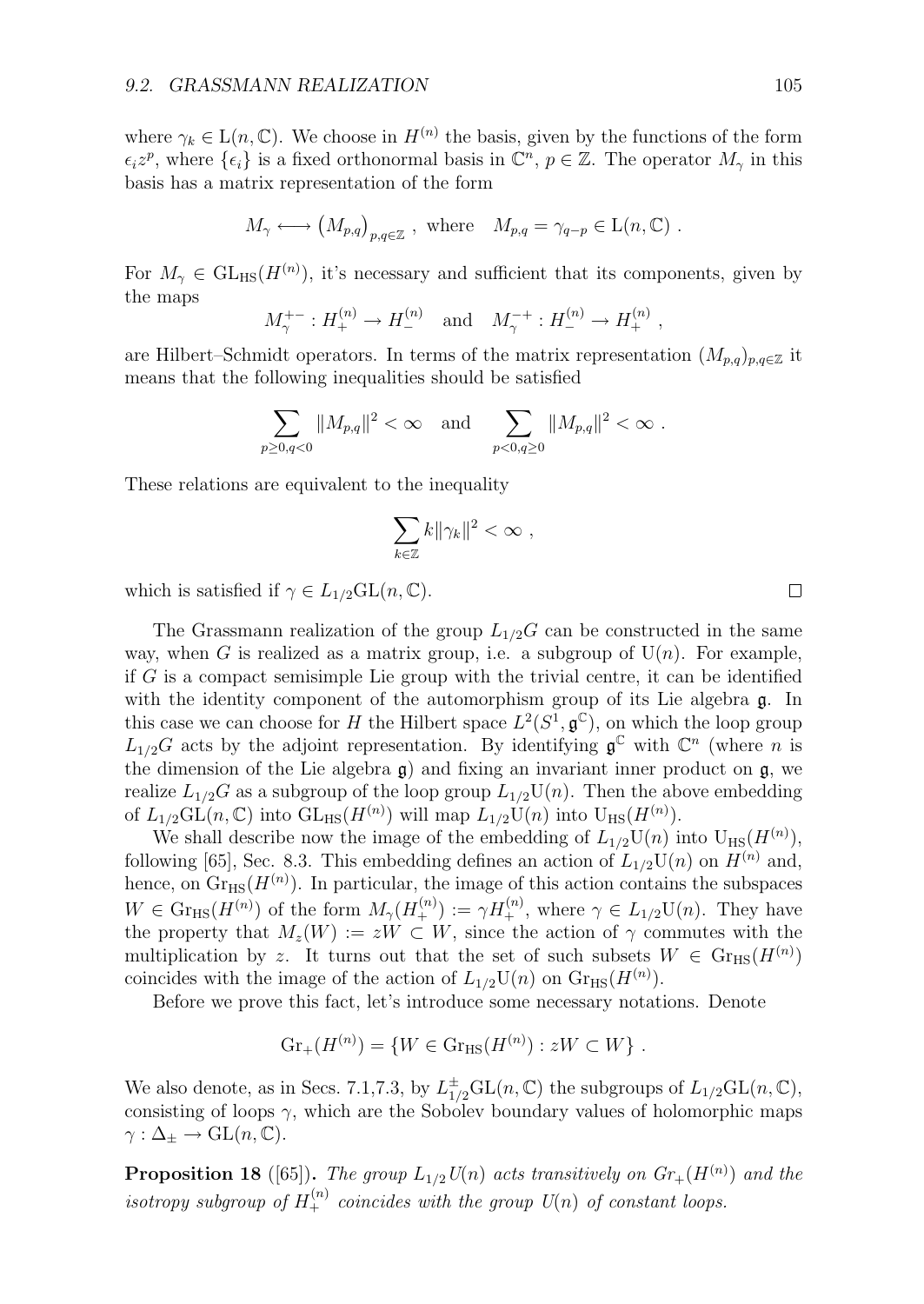*Proof.* The assertion about the isotropy subgroup follows from a well known fact:  $\gamma H_+^{(n)} = H_+^{(n)}$  if and only if  $\gamma \in L_{1/2}^+ \text{GL}(n, \mathbb{C})$ . The "if" part is evident. To prove the "only if" part, we decompose  $\gamma$  into the sum  $\gamma = \gamma_+ + \gamma_-$  with  $\gamma_\pm \in L^{\pm}_{1/2}$ gl(*n*, **C**) (cf., e.g., [58], Theor. 2.1). Then the equality  $\gamma H_+^{(n)} = H_+^{(n)}$  will imply that  $\gamma_- H_+^{(n)} \subset$ *H*<sup>(*n*</sup>)</sub>, whence  $\gamma$ <sub>−</sub>  $\in$  *H*<sub>+</sub><sup>(*n*</sup>), i.e.  $\gamma$ <sub>−</sub> = 0. If we know that  $\gamma \in L_{1/2}U(n)$  belongs to  $L_{1/2}^+$ GL(*n*, **C**), then, by the symmetry principle,  $\gamma$  extends holomorphically to the whole Riemann sphere, which implies that  $\gamma = \text{const.}$ 

To prove the transitivity of the action of  $L_{1/2}U(n)$  on  $\mathrm{Gr}_+(H^{(n)})$ , we note first that  $W \in \mathrm{Gr}_+(H^{(n)})$  *implies that*  $zW$  *has codimension n in W*. Indeed, consider the commutative diagram

$$
zW \longrightarrow W
$$
  
\n
$$
\downarrow \qquad \qquad \downarrow
$$
  
\n
$$
zH_{+}^{(n)} \longrightarrow H_{+}^{(n)},
$$

where the horizontal arrows are inclusions and the vertical arrows are orthogonal projections. These projections are Fredholm operators, having their index, equal to the virtual dimension of *W*. Since the inclusion  $zH_+^{(n)} \hookrightarrow H_+^{(n)}$  is evidently Fredholm with the index, equal to  $-n$ , the same is true for the inclusion  $zW \hookrightarrow W$ .

We choose now an orthonormal basis  $\{w_1, \ldots, w_n\}$  in the orthogonal complement of *zW* in *W* and form an  $(n \times n)$ -matrix-valued function  $\gamma$  on  $S^1$  from the vector columns  $w_1, \ldots, w_n$ . We assert that  $\gamma(\theta)$  is unitary for almost all  $\theta \in S^1$ . Indeed, write down  $w_k(\theta)$  in the form

$$
w_k(\theta) = \sum_p w_{kp} e^{ip\theta} , \quad w_{kp} \in \mathbb{C}^n .
$$

Then

$$
< w_k(\theta), w_l(\theta) > = \sum_{p,q} < w_{kp}, w_{lq} > e^{i(q-p)\theta} = \sum_r < w_k, z^r w_l >_H e^{ir\theta} = \delta_{kl},
$$

where we have denoted by  $\langle \cdot, \cdot \rangle_H$  the inner product in  $H^{(n)}$  to distinguish it from the inner product  $\langle \cdot, \cdot \rangle$  in  $\mathbb{C}^n$ . This calculation implies that the *multiplication operator*  $M_{\gamma}$  *is unitary in*  $H^{(n)}$  *and* 

$$
M_{\gamma}(H_{+}^{(n)} \ominus z^{k}H_{+}^{(n)}) = W \ominus z^{k}W \text{ for any } k .
$$

It follows also that  $M_{\gamma}(H_{+}^{(n)}) = W$ , since  $\bigcap_{k} z^{k}W = 0$  (which can be proved by the iteration of the codimension assertion).

It remains to check that  $M_{\gamma} \in U_{HS}(H^{(n)})$ . But the component  $M_{\gamma}^{+-}$  of this operator (we are using the same notation, as in the proof of Prop. 17) is factorized into the composition  $H_+^{(n)} \to W \to H_-^{(n)}$ , where the second map, given by the orthogonal projection, is a Hilbert–Schmidt operator. The same is true for the component  $M_{\gamma}^{-+}$  of  $M_{\gamma}$ .  $\Box$ 

This proposition implies that the loop space  $H\text{U}(n) = L_{1/2}\text{U}(n)/\text{U}(n)$  can be identified with the Grassmanian  $\text{Gr}_{+}(H^{(n)})$ . The same proof realizes the space  $\Omega$ U(*n*) of smooth loops in U(*n*) as a "smooth" part  $\mathrm{Gr}^{\infty}_{+}(H^{(n)})$  of  $\mathrm{Gr}_{+}(H^{(n)})$ . Here,

$$
\operatorname{Gr}_{+}^{\infty}(H^{(n)}) = \operatorname{Gr}^{\infty}(H^{(n)}) \cap \operatorname{Gr}_{+}(H^{(n)}) ,
$$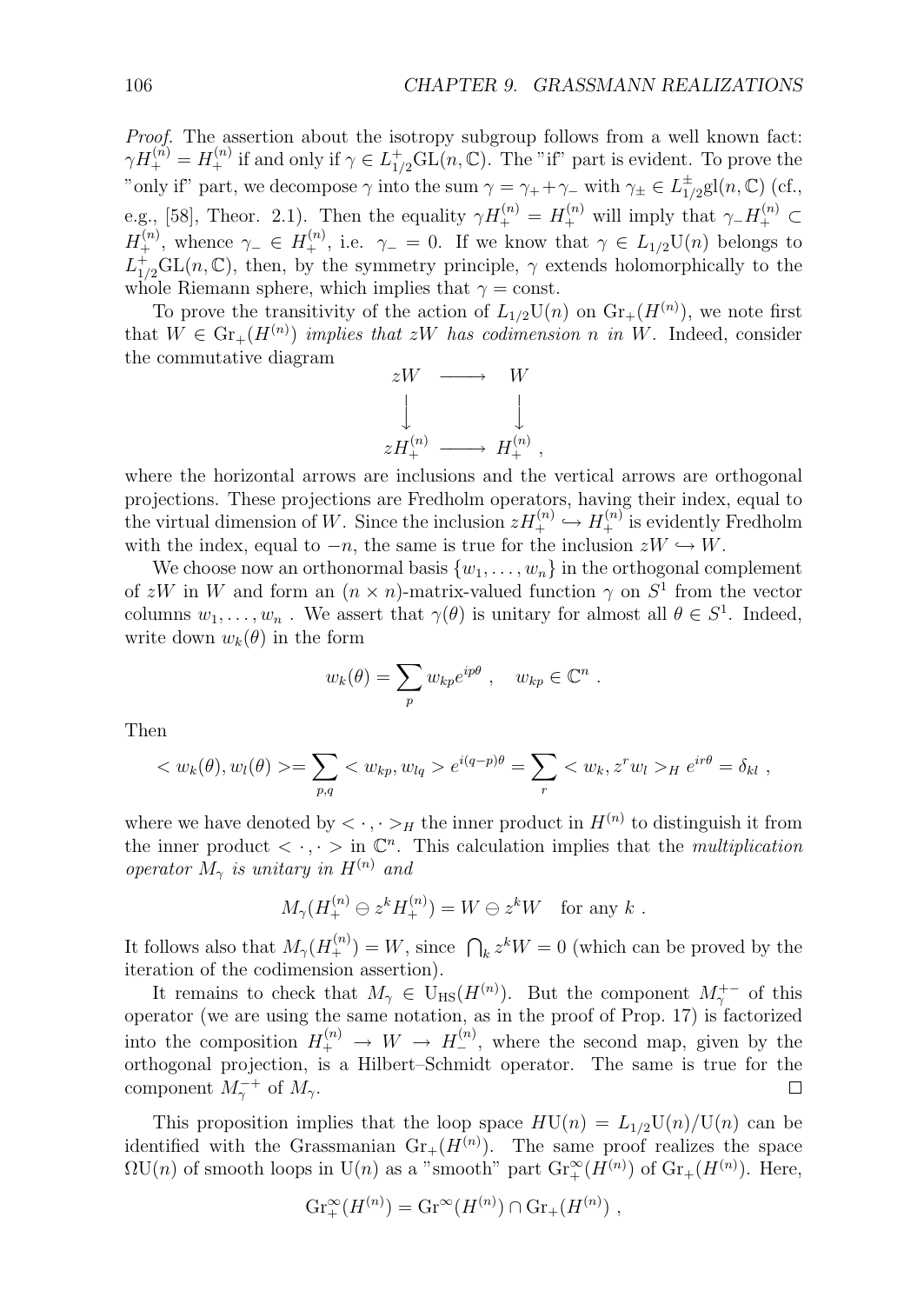and the "smooth" part  $\mathrm{Gr}^{\infty}(H^{(n)})$  was introduced at the end of Sec. 5.2. It can be also shown that the group  $L\mathrm{U}(n)$  of smooth loops acts smoothly and transitively on the Grassmanian  $\mathrm{Gr}^{\infty}(H^{(n)})$  and the same is true for the action of  $L\mathrm{GL}(n,\mathbb{C})$  on  $\mathrm{Gr}^{\infty}(H^{(n)})$ .

An embedding of the loop group *LG*, where *G* is a simply connected compact Lie group, into  $\mathrm{Gr}_{+}^{\infty}(H^{(n)})$  can be constructed in a similar way, if one takes for *H* the Hilbert space  $L^2(S^1, \mathfrak{g}^{\mathbb{C}})$ , on which the group *LG* acts by the adjoint representation. Identifying  $\mathfrak{g}^{\mathbb{C}}$  with  $\mathbb{C}^n$  (where *n* is the dimension of the Lie algebra  $\mathfrak{g}$ ) and fixing an invariant inner product on  $\mathfrak{g}$ , we can realize  $LG$  as a subgroup of  $LU(n)$ . The action of  $L\mathrm{U}(n)$  on  $\mathrm{Gr}^{\infty}(H^{(n)})$ , described above, realizes  $L\mathrm{U}(n)$  as a subgroup of U<sub>HS</sub> $(H^{(n)})$ . This embedding generates an embedding of the loop space  $\Omega G$  into the Grassmann manifold  $\mathrm{Gr}^{\infty}(H^{(n)})$ .

### **9.3 Proof of the factorization theorem**

The Grassmann realization of the loop space  $\Omega U(n)$ , constructed in the previous Section, allows us to give the postponed proof of the factorization theorem 6 from Sec. 7.1. We recall its formulation.

**Theorem 10** ([65])**.** *The product map*

$$
\Omega G \times L^+G^{\mathbb{C}} \longrightarrow LG^{\mathbb{C}}
$$

*is a diffeomorphism of Frechet manifolds .*

We have pointed out in the proof of Prop. 18 that the complex group  $L_{1/2}GL(n,\mathbb{C})$ acts on the Grassmanian  $\text{Gr}_{+}(H^{(n)})$  and has the stabilizer at  $H_{+}^{(n)}$ , equal to the subgroup  $L_{1/2}^+\text{GL}(n,\mathbb{C})$ . Since the loop group  $L_{1/2}\text{GL}(n,\mathbb{C})$  acts transitively on  $\text{Gr}_{+}(H^{(n)})$ , we have proved that *the loop group*  $L_{1/2}GL(n,\mathbb{C})$  *coincides with the product*

$$
L_{1/2}GL(n,\mathbb{C})=L_{1/2}U(n)\cdot L_{1/2}^{+}GL(n,\mathbb{C}) .
$$

The same factorization holds for the group  $LGL(n,\mathbb{C})$  of smooth loops. We have to show now that the multiplication map

$$
\Omega\mathrm{U}(n)\times L^+\mathrm{GL}(n,\mathbb{C})\longrightarrow L\mathrm{GL}(n,\mathbb{C})
$$

is a diffeomorphism. It is sufficient to prove that the map

$$
u: LGL(n, \mathbb{C}) \longrightarrow \Omega U(n) ,
$$

assigning to a loop  $\gamma$  its unitary component, is smooth. This map is factorized into the composition of two maps:  $\gamma \to \tilde{\gamma} \to u(\gamma)$ . The first of them assigns to *γ* a loop  $\tilde{\gamma}$ , which is obtained from *γ* by projecting the columns  $(\gamma_1, \ldots, \gamma_n)$  of  $\gamma \in LGL(n,\mathbb{C})$  onto the orthogonal complement  $W \ominus zW$  of the subspace  $zW$  in  $W$ , where  $W := \gamma H_+^{(n)}$ . The second map  $\tilde{\gamma} \to u(\gamma)$  consists of the orthonormalization of the basis  $\{\tilde{\gamma}_1, \ldots, \tilde{\gamma}_n\}$  of the subspace  $W \ominus zW$ . The second map is evidently smooth. The smoothness of the first map follows from the smoothness of the projection map

$$
C^{\infty}(S^1, \mathbb{C}^n) \times \text{Gr}^{\infty}(H^{(n)}) \longrightarrow C^{\infty}(S^1, \mathbb{C}^n)
$$
,

assigning to a smooth vector function *f* on  $S<sup>1</sup>$  its orthogonal projection  $pr_W f$  to a given subspace  $W \in \mathrm{Gr}_{\infty}(H^{(n)})$ .